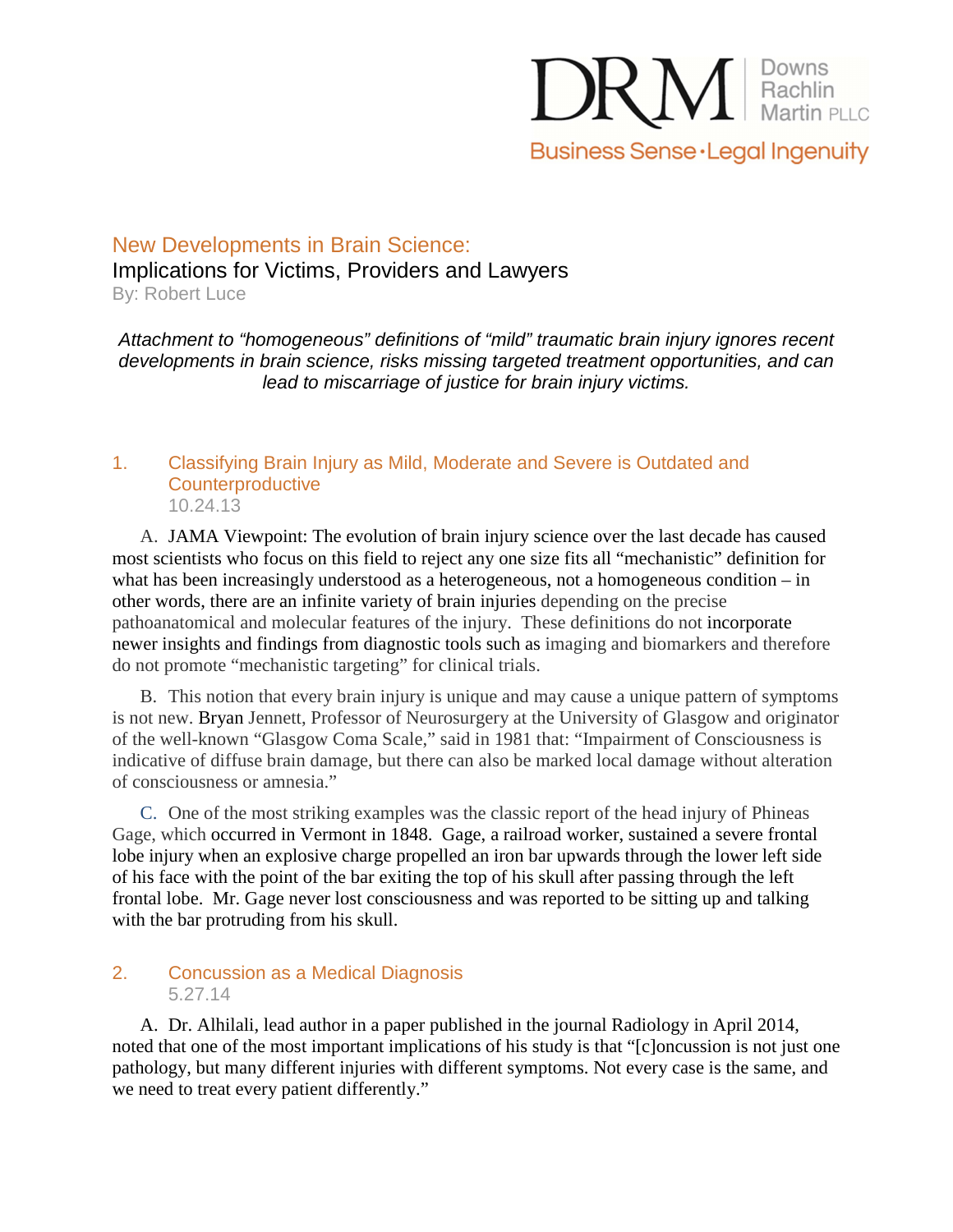Using the MRI technique known as DTI, "diffusion tensor imaging," (see explanation below) the researchers found that concussed patients with persistent vision and balance problems exhibited damage in the parts of the brain known to be associated with vision and balance.

B. Similarly, a March 2014 paper published in the American Journal of Radiology found that post-concussion patients with persistent sleep-wake cycle disturbances were more likely to have brain anatomy that makes the pineal gland – which produces melatonin – subject to impingement when the brain is exposed to acceleration/deceleration forces.

C. Dr. John Leddy and his team of researchers at the University of Buffalo have identified a substantial subset of concussion patients with disturbed autonomic nervous system function, causing greater sympathetic nervous system activity and lower parasympathetic nervous system activity than controls. "This may explain, " Dr. Leddy's team reports, "why symptoms often reappear or worsen with physical and/or mental exertion."

#### 3. Functional Brain Imaging Helps Explain Post-Concussion Symptoms and Role of Exercise in Healing 12.11.13

Publishing in the *Journal of Head Trauma Rehabilitation* the University of Buffalo team, using functional brain imaging (fMRI), found that post-concussion patients had a hypermetabolic state. "Normal subjects," the authors reported, "use a few specific regions of the brain to accomplish the task whereas the [post-concussion] patients used multiple areas of the brain. Patients' brains were lit up like Christmas trees." This explains, the authors note, why many patients can still accomplish the same tasks, but tire out quickly. The authors also found that patients treated with a program of graded aerobic exercise showed significant improvement in symptoms.

## 4. Growing Support for Treating TBI as a Chronic Disease 8.27.13

Two recent paper provide additional scientific support for the position statement issued by the BIA in 2009 that "brain injury" should be treated not as a static event from which patients gradually recover over time, but as the beginning of a disease process that can cause symptoms that change over time, in some cases getting worse instead of better, and that can impact multiple organ systems.

## 5. A New Paradigm for Understanding Incapacitating Post-Concussion Syndrome 5.28.15

McMaster University researchers, publishing in the medical journal *Brain Behavior*, offer strong evidence that one of the underlying mechanism for post-concussion symptoms ( headaches,

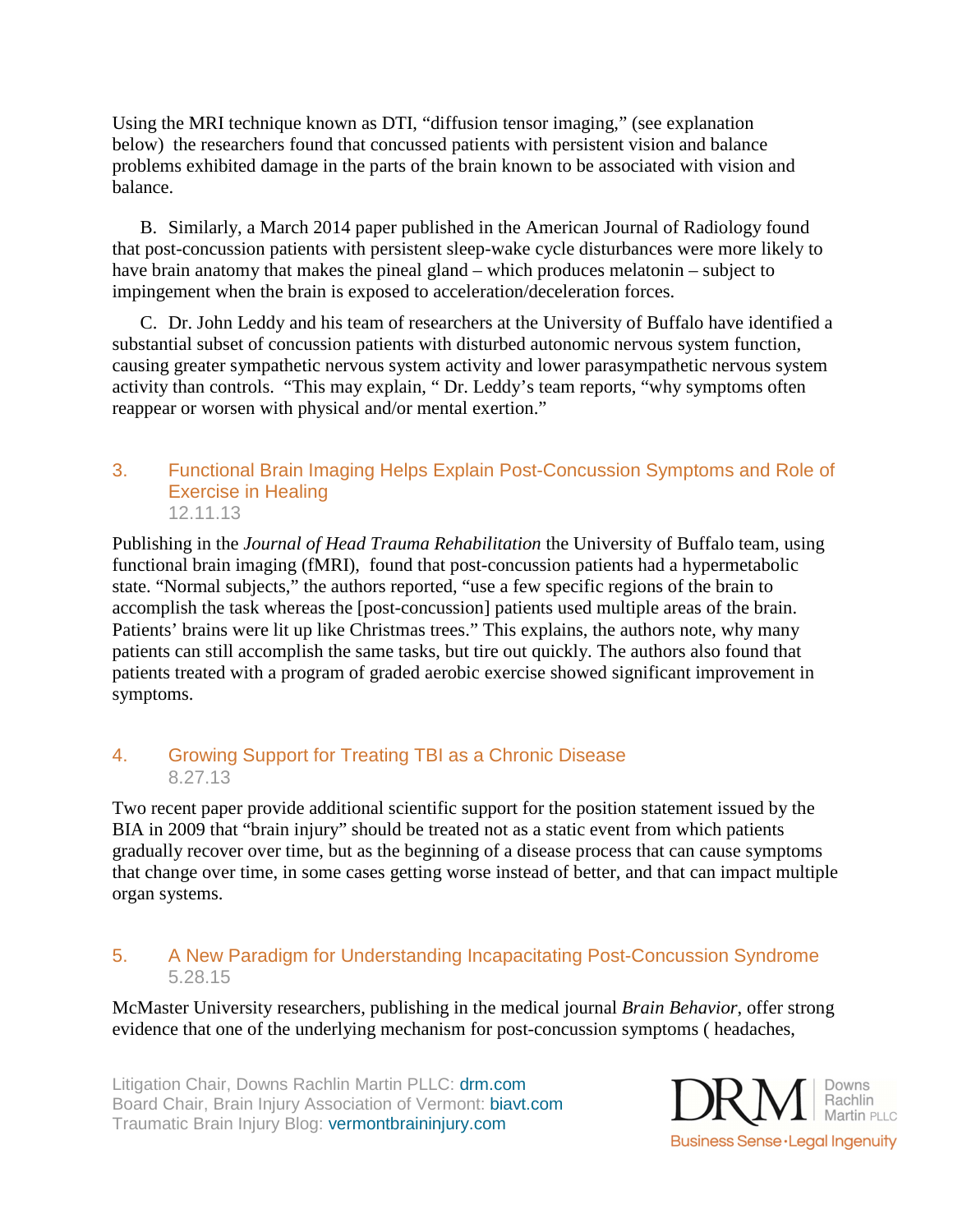irritability, depression, sleep disturbance, fatigue, dizziness and memory impairment), as well as similar symptoms found in patients without a history of head injury – such as patients with infections or PTSD – is a systemic inflammatory and immune response producing neuroinflammation. The authors point out that subtle *genetic differences* may influence the extent and persistence of the inflammatory response. This insight may impact treatment going forward, highlighting the potential benefits of anti-inflammatory medications already being explored for treatment of depression and controlled exercise (which is known to reduce proinflammatory cytokines.)

## 6. Link Between TBI and Alzheimers: The Bad News and the Good News 4.30.15

The April 2015 issue of the *Journal of Neuroscience* offers new evidence concerning the link between head injury and later development of Alzheimer's disease-related clinical symptoms. They build on other studies showing a link between neuroinflammation and neuropathology characteristics in both brain injury and Alzheimer's. Using mice genetically altered to made a protein found in Alzheimer's, the authors were able to prevent the development of these symptoms following head injury by administering a drug which blocks overproduction of the molecules that cause neuroinflammation.

#### 7. Neuroendocrine Dysfunction following Traumatic Brain Injury: Could This be a Key to a More Successful Treatment? 5.21.14

In August 2012, the Defense Department recommended screening for neuroendocrine dysfunction in mTBI cases. Because of its vulnerable location in the brain, the pituitary gland is vulnerable to sheer damage. This pea-sized gland located in the center of the skull releases several essential hormones affecting such functions such as growth and metabolism. Deficiencies in key hormones such as Growth Hormone (GH) can cause persistent symptoms commonly seen in mTBI cases, such as fatigue, poor memory, emotional lability, lack of concentration and attention difficulties. According to the Defense Department, there is some evidence that pituitary dysfunction caused by injury *may worsen over the five year period following the injury*. (calling for ongoing screening.) There is some controversy over the tests needed to effectively screen for this condition; for example, whether a standard blood test is adequate.

#### 8. Visual Dysfunctions Following Concussion and Other Traumatic Brain Injury 3.25.14

Research recently published by the VA indicates that the percentage of TBI victims with vision problems may be as high as 60% - not surprising since over 50% of the brain in used in visual processing. (The post includes a detailed description of the pathological process by which acceleration/deceleration can damage the brain's visual processing systems.) One of the most

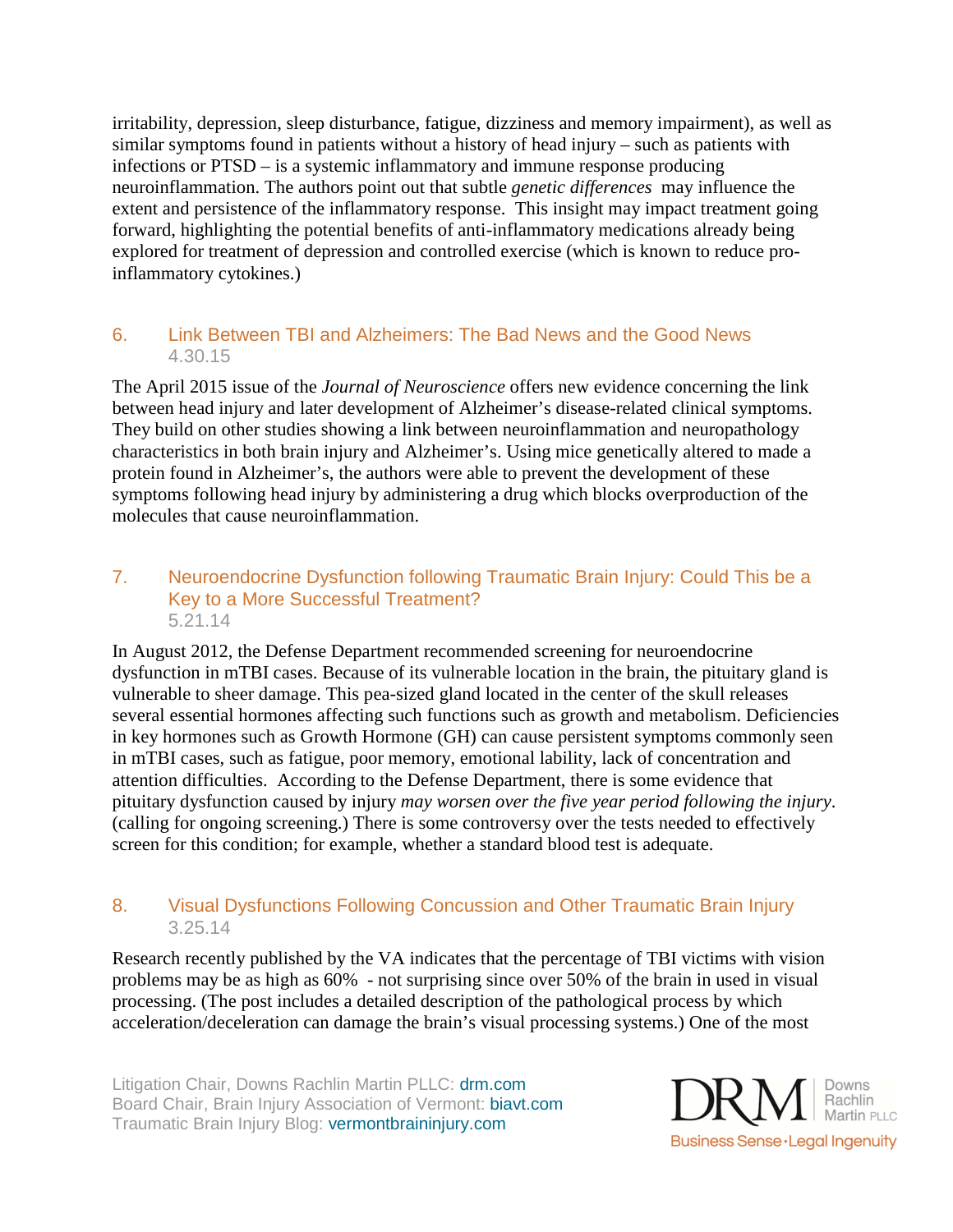common vision problems following TBI is convergence insufficiency; the ability of the eyes to focus on near objects, maintaining "binocular vision" (thought to depend on the integrative function of the cortical and subcortical areas of the brain.) People with convergence insufficiency may report an array of vision challenges, including blurred vision, double vision (diplopia), eye strain, headaches, loss of concentration, difficulty reading and remembering, and visual fatigue. There is good evidence that vision therapy helps improve vision in many patients.

Another more commonly recognized visual problem following TBI is photophobia (sensitivity to light) which can in turn lead to headaches, eye strain, an fatigue.

## 9. The "Show Me" Jury Challenge | Proving TBI to a Jury 5.9.13

A. We live in a world of "show me" juries, programmed to believe that most people bringing personal injury claims to trial are trying to get something for nothing.

Among the most common defenses to mTBI claims are the following:

1. The EMT/Police/Medical Records do not document loss of consciousness (or alteration of consciousness) or amnesia – symptoms often found following mTBI and referenced in many standard "mechanistic" definitions. (Most "definitions" include these symptoms in a list calling for "one of more of the following" and including "neurological dysfunction" and "positive imaging findings" on this list.)

2. Conventional imaging, used to determine whether acute intervention is need because the brain is bleeding or swelling, is normal. The inference drawn is that these "normal" results indicate no injury. (We now have imaging more capable of visualizing axonal damage; however this imaging is not commonly used for treatment because if it not needed to detect the conditions requiring immediate intervention, such as swelling or bleeding.)

3. Most mTBI victims get better over a few days or weeks. The inference drawn is that people who do not get better, and especially people who get worse, must be faking, intentionally or unintentionally. (This is inconsistent with the notion that TBI can be a disease process which evolves over time and that certain injuries caused be concussion, as discussed above, can be persistent.)

B. A definition more closely following our current understanding of TBI is the following definition offered by Dr. Barlow at a recent deposition: "A traumatic force that is put on the brain that results in an alteration in the function of the brain."

## 10. A Surprisingly High Percentage of Uncomplicated MTBIs have Persistent Deficits and Require Ongoing Therapy 6.17.15

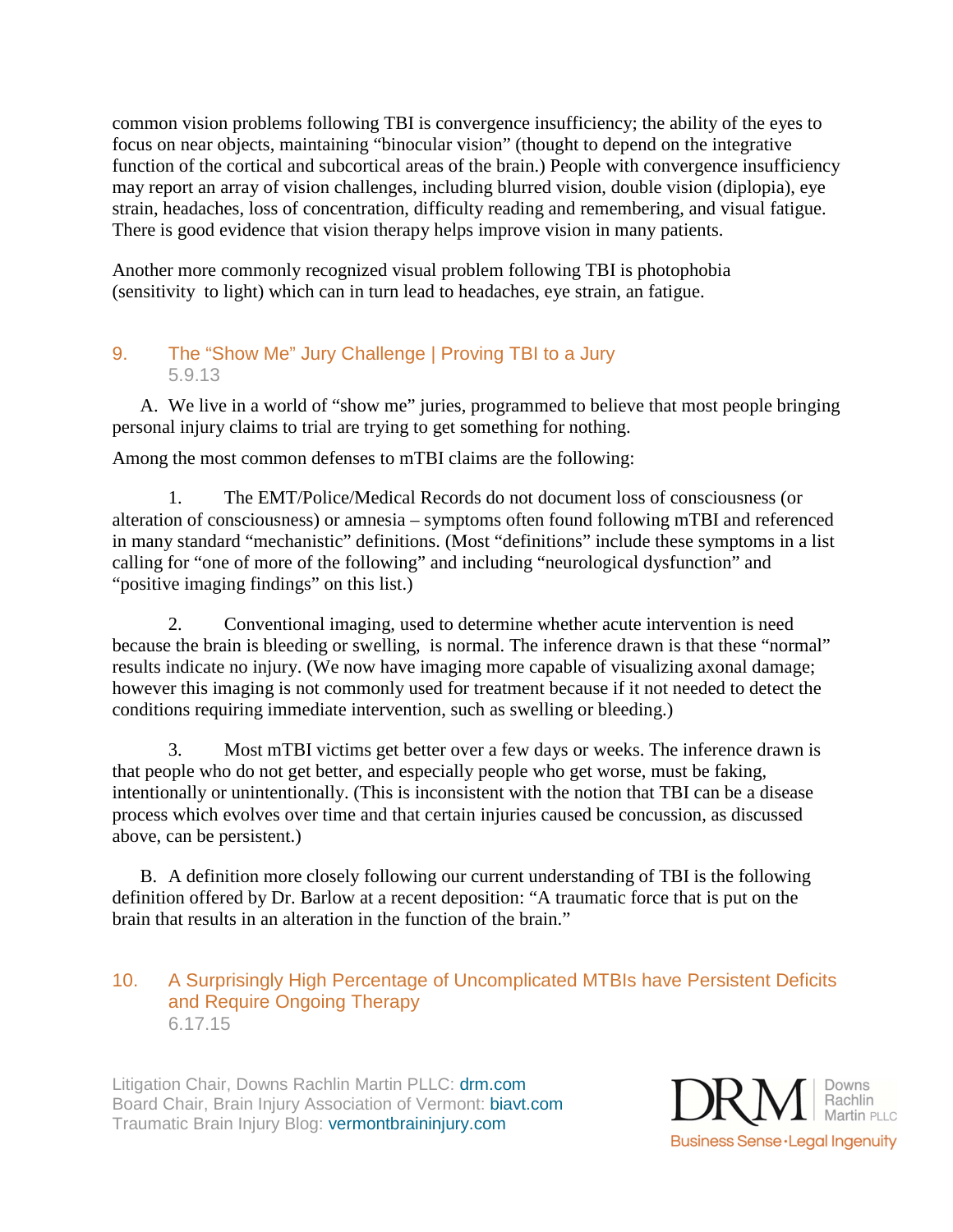The April, 2015 issue of The American Surgeon reports that a surprisingly high percentage of patients with MTBI with "normal" CT results and "normal" Glasgow Coma scores had persistent deficits after neurocognitive testing and would benefit from referral for ongoing therapy. The authors found that whether or not the patient lost consciousness was of no predictive value in determining long term deficits. The authors recommend a change in ER protocols for MTBI patients.

## 11. Progress on Proving Mild Traumatic Brain Injury Using Biomarkers 6.27.13

In June, 2013 University of Rochester Medical Center researchers published evidence in the *Journal of Neurotrauma* that two protein biomarker predict which patients will experience persistent symptoms following mTBI. This research builds on evidence that injury triggers a chemical cascade, a pathological process that interrupt axonal transport and produces an accumulation of protein products. It supports our understanding that persistent symptoms are not, by definition, "psychological and not physiologic", as defense experts would have us believe.

## 12. Study Links Tau Protein with Persistent Post-Concussive Symptoms 8.13.15

New research from the National Institute of Health, published in the August, 2015 issue of JAMA *Neurology*, shows that a protein ("Tau") that was until recently linked only to acute symptoms following TBI, may also be responsible for chronic neurological symptoms such as headaches and dizziness found in patients with persistent post-concussion syndrome. The researcher adopt the "disease process" model to explain these finding. "Months to years after the primary injury," Anlys Olivera, Phd, one of the researchers wrote, "there may be a continuation of secondary injuries with residual axonal degeneration and blood-brain barrier disruptions in this population that may contribute to the maintenance of post-concussive symptoms and affect symptom severity."

#### 13. The Verdict is Clear: Diffusion Tensor Imaging Demonstates Damage to the Brain Associated With Mild Traumatic Brain Injury 1.5.15

Damage typically associated with mTBI is in the axons, the microscopic fiber tracts in the white matter of the brain too small to be seen by conventional tools such a MRI and CT. In fact, an individual with a perfectly normal MRI and CT could even be in a coma due to brain injury. Treatment providers have been left to infer injury from clinical symptoms. However, even the most commonly used clinical tools, such as neuropsychological assessment, are generally seen as insensitive to the subtle, but sometimes life-altering, effects of mTBI. Countless peer-reviewed studies over the last several years have shown that "diffusion tensor imaging" (DTI) is a reliable tool to detect damage in these microstructures of the brain. DTI works by measuring the distribution of water through portions of the brain based on the known physics of the flow of

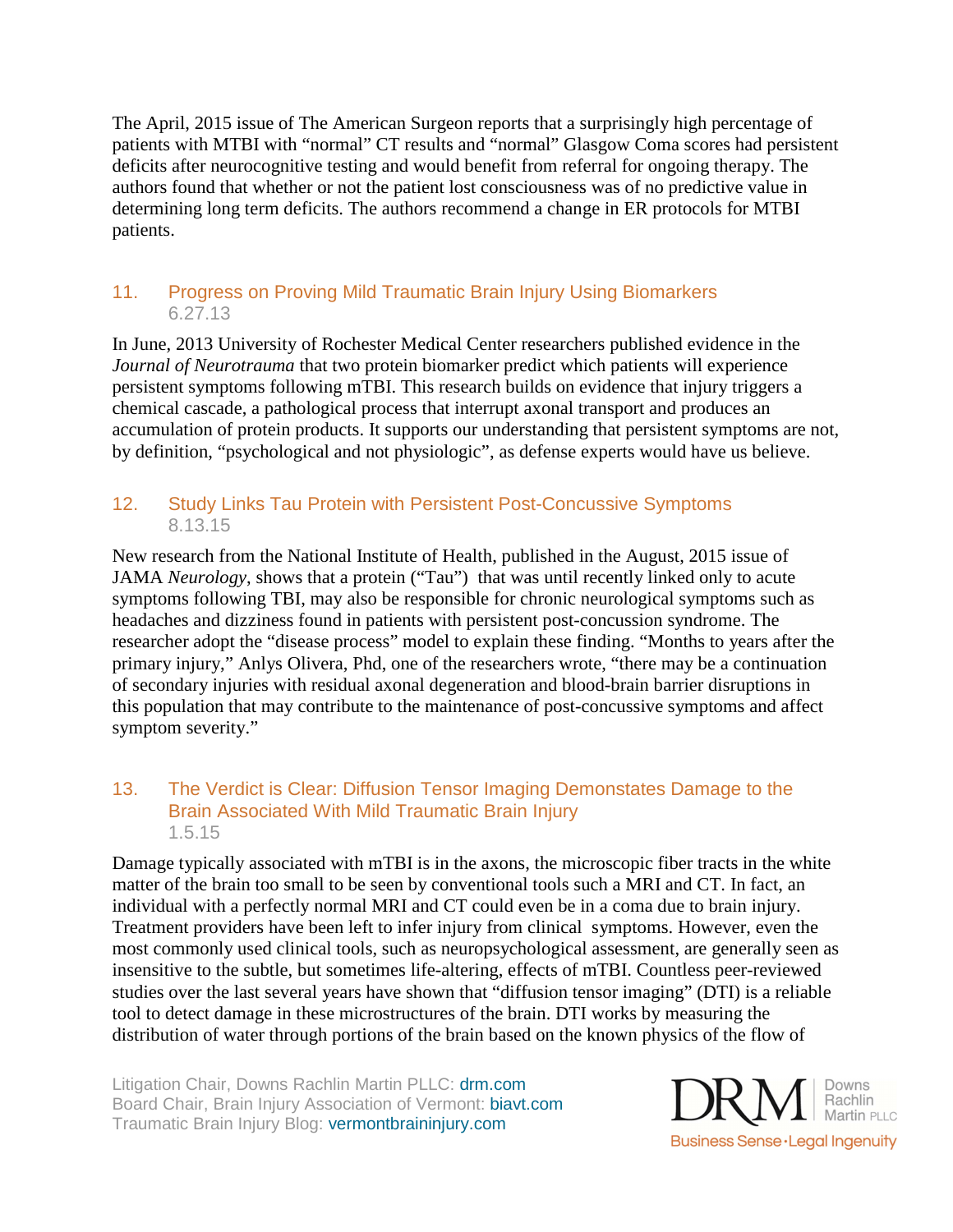water. Healthy white matter in the brain creates barriers to the flow of water, which therefore moves unequally in all directions (called anistrophic distribution.) However, when the white matter is damaged, the outer membranes are broken down, causing water to flow equally in all directions (called isotrophic distribution.) DTI divides the brain into thousands of voxels and measure the distribution of water through each voxel, providing a score known as "fractional anistrophy" (FA). The FA for each voxel is then compared to the mean FA scores of a group of healthy volunteers. Significant deviations (more than two standard deviations) indicate damage – especially in areas of the brain known to be susceptible to axonal injury through trauma, such as the grey-white matter junctions of the brain.

Since 2006 Defendants in approximately 30 legal cases have sought to exclude evidence of DTI results, but this evidence has been permitted in each case.

## 14. Study Shows Brain Atrophy Following "Mild" Traumatic Brain Injury 5.30.13

In March 2013, NYU researchers published a study in the *Journal of Radiology* finding a correlation between persistent post-concussive symptoms such as anxiety, depression, fatigue, headache, dizziness and perceived cognitive changes, and global and regional loss of brain volume. Prior studies had shown that progressive atrophy of the brain occurs after "moderate" and "severe" TBIs. This study documents that the same thing can occur after a single concussion.

#### 15. The Power of Mindfulness 3.3.14

A recent study in the *Journal of Head Trauma Rehabilitation* found that mindfulness based practices improved symptoms, particularly depression, following TBI. One explanation offered in that these practices help improve acceptance and awareness "thereby minimizing the catastrophic assessment of symptoms associated with TBI and chronic disability."

One of most overwhelming symptoms experienced by victims of brain injury who do not recover fully, is the grief experienced over the loss of "self," the person before the accident with capabilities that did not survive after the accident. Getting beyond this understandable attachment to the past is one of the greatest challenges of recovery. There is growing evidence that "mindfulness" practice such as yoga and meditation can be a useful tool to recapture ones sense of self and thereby reduce the barrier to recovery caused by grief and depression. These practice are designed to increase awareness of the present moment- to increase awareness of thoughts, physical sensations and emotions without filtering them through past experience or fears of the future. Victor Frankl, a neurologist, concentration camp survivor, and author of "Man's Search for Meaning" describes the process as follows; "Between stimulus and response there is a space. In that space is our power to choose our response. In our response lies our growth and freedom." Mindfulness practices are designed to find that space between stimulus and response and choose a new and more productive response.

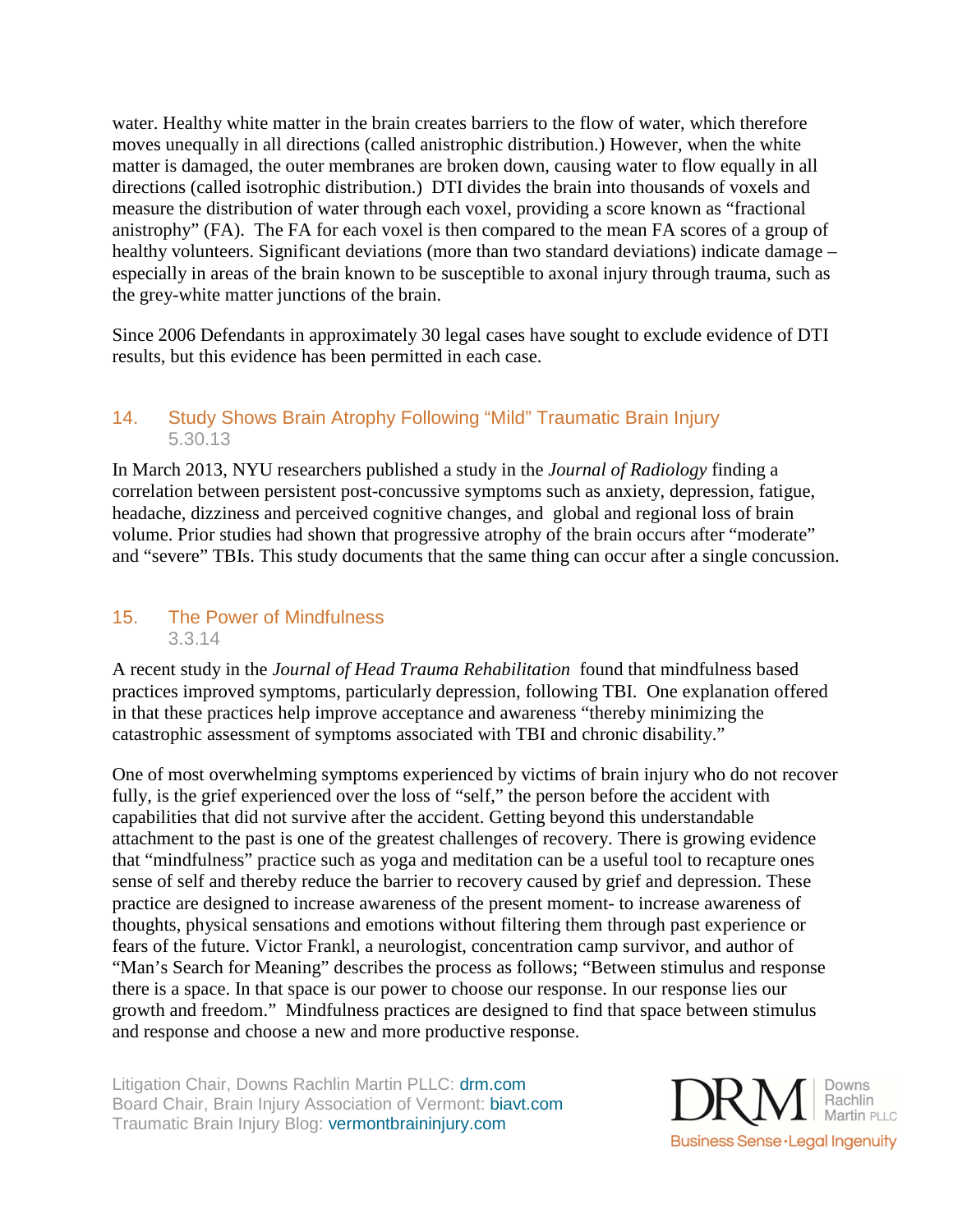## Classifying TBI as Mild, Moderate or Severe is Outdated and **Counterproductive** 10.24.13

The August issue of the *Journal of the American Medical Association* (JAMA) includes a "Viewpoint" by two leading neuroscientists promoting the use of an "International Knowledge-Based Approach" to traumatic brain injury (TBI).

One of the causes of the failure of clinical trials to successfully treat TBI, the authors contend, is the common classification of TBIs as "mild, moderate or severe." These classifications do not incorporate newer insights and findings from diagnostic tools such as imaging and biomarkers and therefore do not promote "mechanistic targeting" for clinical trials. The authors support the transition to a more nuanced approach, a precise disease classification model that is based on the precise pathoanatomical and molecular features of the injury.

As discussed in my previous post on "Meta- Analysis," the existing classification approach lumps TBIs into the mild, moderate or severe category based on acute symptoms, such as length of unconsciousness or alteration of consciousness, or Glasgow Coma Scale, and assumes that all injuries with similar symptoms will follow a similar course. In other words, brain injuries are treated as "homogeneous" when we know from research over the last several years that they are very "heterogeneous."

As we have gained more ability to measure brain pathology following injury, it makes more sense to focus on the actual injury, not just the acute symptoms.

One study the authors point to as holding promise for providing a more useful approach is a 2013 study by Yuh, et al, in the *Annals of Neurology* where magnetic imaging uncovered structural abnormalities in approximately 30% of 135 patients with mild TBI and a normal computed tomographic (CT) scan. The presence of these abnormalities predicted an unfavorable outcome at three months. "This study," the author of the Viewpoint say, "represents an important step toward improved stratification of heterogeneous patient subgroups within the population traditionally classified as having mild TBI or concussion."

Another development referred to by the authors has also been discussed in this blog, the newly validated blood-based glial proteomic biomarkers which have been shown to reliably detect the presence and severity of brain injury seen on CT scan.

Progress towards a more nuanced approach to TBI continued with a very recent October 2013 article in the *Journal of Neurotrauma* presenting evidence that there are genetic influences on the outcome following a TBI, impacting the neuroinflammatory processes that contribute to the severity of outcome.

It is time to move beyond the unproductive use of terms like "mild, moderate and severe" and develop an approach that takes advantage of our growing understanding of the brain and its response to trauma.

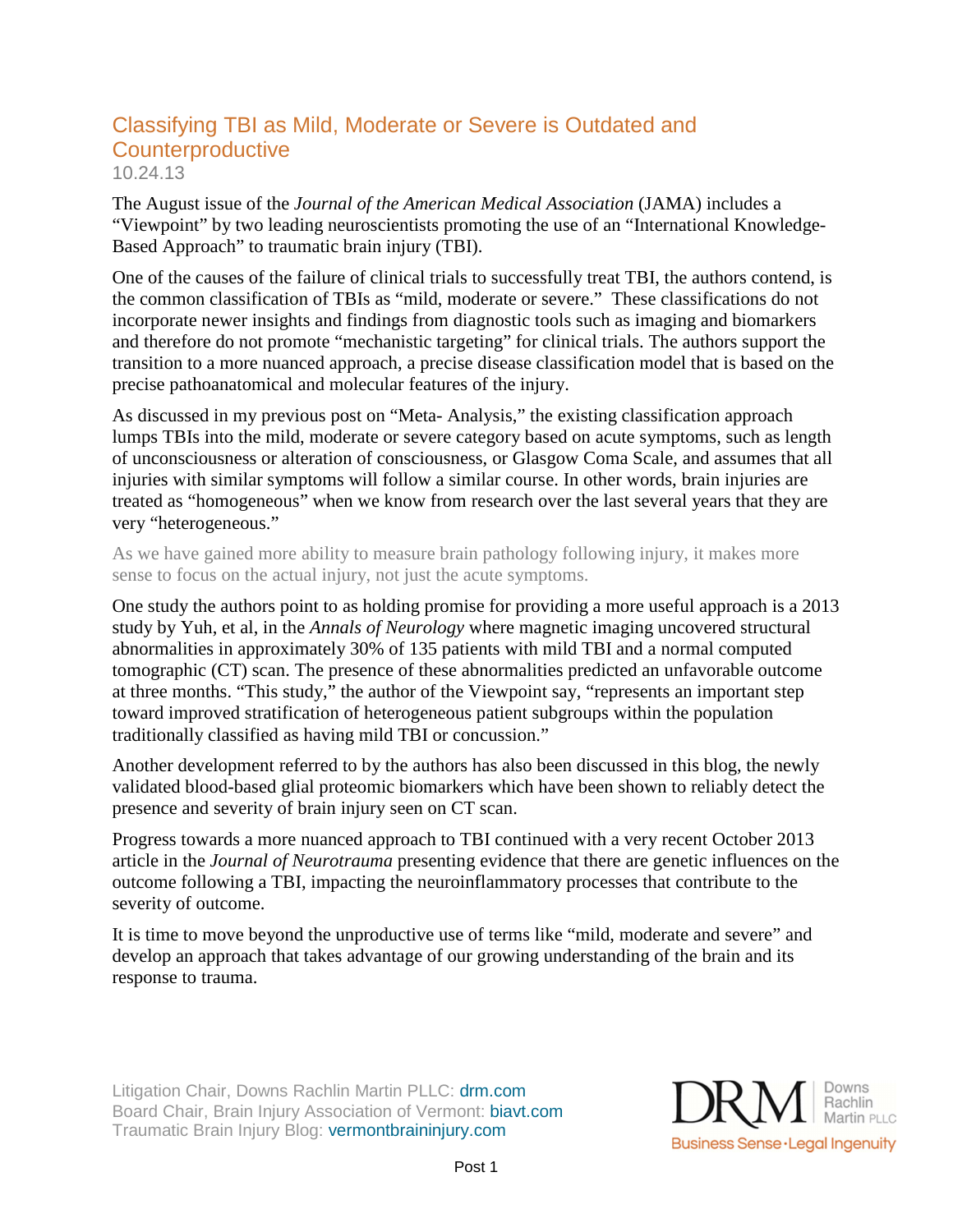# Concussion as a Medical Diagnosis

5.27.2014

Different symptom patterns of concussion depend on the precise nature of the damage to the brain. Medical research is increasingly identifying the various ways a concussion can impact the brain and is providing explanations for why different symptoms persist in a subset of people diagnosed with concussion, based on the anatomy and physiology of the brain.

Much of this recent research has benefited from new techniques to "image" the brain, including various MRI techniques such as "diffusion tensor imaging" ("DTI"). In a prior post, I discussed research concerning the subset of concussed patients who experience persistent ocular (vision) and vestibular (balance) problems. A paper published online on April 15, 2014 in the journal Radiology reported that DTI imaging of patients with these symptoms revealed damage in the parts of the brain know to be associated with vision and balance.

Dr. Alhilali, the lead author, noted that one of the implications of the study is that

"Concussion is not just one pathology, but many different injuries with different symptoms. Not every case is the same, and we need to treat each patient individually."

On the same theme, a study published by Yeager et al in March 2014 in the American Journal of Radiology found that post-concussion patients with persistent sleep-wake disturbances are far more likely to have brain anatomy that makes the pineal gland –which produces melatonin – more likely to be impinged when the brain is subjected to the acceleration/deceleration forces involved with a concussion.

A group of researchers from Buffalo led by Dr. John Leddy have focused on a substantial subset of concussion patients who manifest metabolic and physiological changes in organ systems outside the brain. A common manifestation is higher heart rates at rest and after cognitive and physiological stress. The Buffalo team relies on research showing that concussion can disturb the autonomic nervous system, causing greater sympathetic nervous activity and lower parasympathetic activity, compared to controls.

Concussion can also disturb "autoregulation," the maintenance of cerebral flow at appropriate levels during changes in systemic blood pressure.

"This may explain," Dr. Leddy's team reports, "why symptoms often reappear or worsen with physical and/or mental exertion. "

Dr. Leddy's team tests patients by subjecting them to a "provocative exercise" test they call the "Buffalo Concussion Treadmill Test." In addition to higher heart rates than would be expected, patients with ongoing symptoms commonly experience a painful tightness in the head when subjected to this exertion. This test is recommended as a tool to determine exercise tolerance levels, permitting gradual return to function in most patients.

Dr. Leddy's team reaches the same conclusion – that concussion is better viewed as a medical problem than as a neuropsychological problem and that the symptoms usually have a medical explanation. This perspective increases the potential for medical solutions, good news for victims of persistent concussion symptoms.

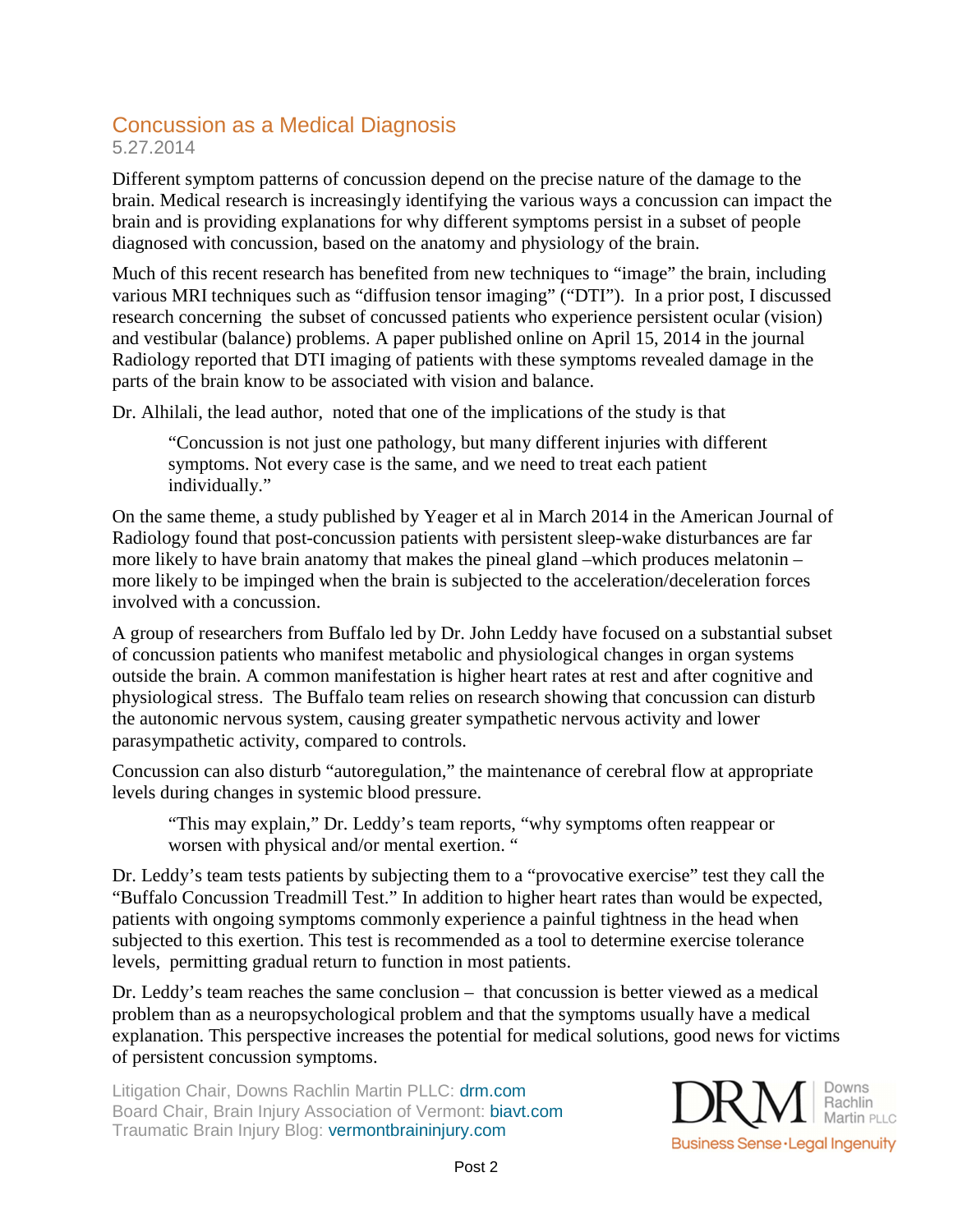# Functional Brain Imaging Helps Explain Post-Concussion Symptoms and Role of Exercise in Healing

12.11.2013

Using functional brain imaging (fMRI) a multidisciplinary team of researchers at the University of Buffalo have documented metabolic and physiologic changes in the brains of patients experiencing post-concussion symptoms. They found improvements in both imaging findings and in patient symptoms following a controlled, progressive aerobic exercise program. The results have been published in both the Journal of Head Trauma Rehabilitation and in Current Sports Medicine Reports and are summarized in UB news releases.

The authors report that following concussion students often report that they can make it through the first couple of classes but end up exhausted and unable to continue through the day. When assessed for cognitive ability their speed and accuracy is often indistinguishable from subjects without concussion, leading to the inaccurate suggestion that the symptoms are psychologic and not physiologic or metabolic. Functional imaging studies of post-concussion patients showed a hypermetabolic state with altered blood flow compared to normal subjects.

"Normal subjects," the authors report, "used a few specific regions of the brain to accomplish the task whereas the [post-concussion] patients used multiple areas of the brain. Patients' brains were lit up like Christmas trees, reflecting hyperactivity of metabolism."

This explains the experience of many patients–they can still accomplish some of the same tasks, but quickly tire out.

The researchers also found that patients with concussion had less activation in certain areas of the brain compared to normal subjects, such as the cerebellum, which is responsible for balance and coordination and the posterior cingulate, which is often underactive in patients with dementia.

Patients who were treated with a program of graded aerobic exercise showed significant symptom improvements. Many studies have shown that premature return to exercise can interfere with recovery from concussion and that early exposure to the risk of a second concussion should be avoided. Victims of concussion should therefore consult with their physicians to insure that any program of aerobic exercise is advisable and consistent with the parameters used in UB study.

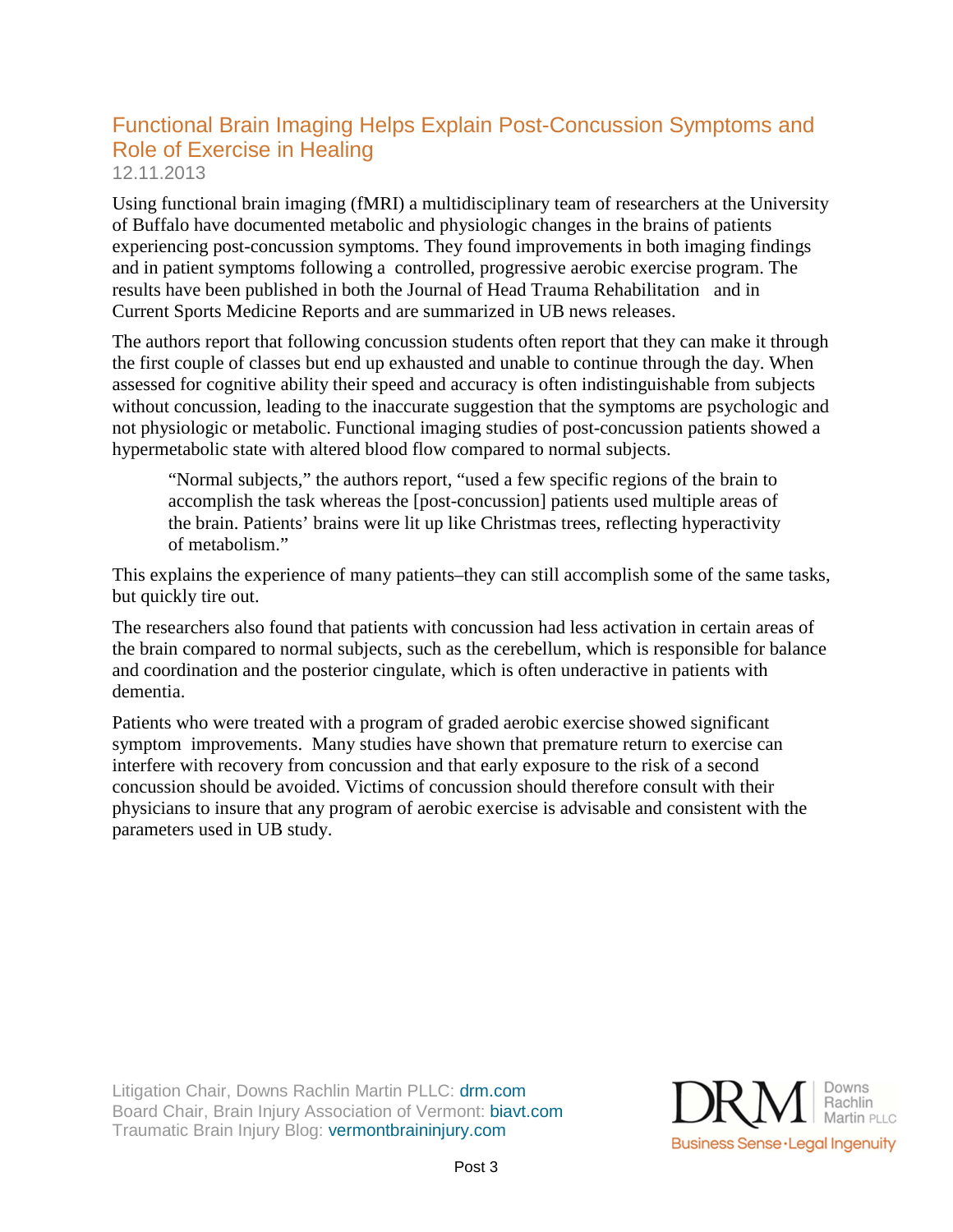# Growing Support for Treating TBI as a Chronic Disease 8.27.13

Two recent peer reviewed papers support the position statement adopted by the Brain Injury Association in 2009 that "Brain Injury" be treated not as static event from which patients gradually recover over time, but as the beginning of a disease process that that can cause symptoms that change over time, in some cases getting worse instead of better, and that can impact multiple organ systems.

The good news is that most people do, in fact, recover. For those who do not, however, the disease model is more consistent with the evolving research. As McCrea, Iverson, McAllister, et. al. noted in their 2009 Integrated Review of Recovery after Mild Traumatic Brain Injury, brain injury science has advanced more in the last few years than in the previous 50, causing us to change the paradigms we have used to understand both the injury and its consequences.

#### Research Supports Treating TBI as a Chronic Disease

The most recent paper, Traumatic Brain Injury as a Chronic Health Condition, by Corrigan and Hammond, is in the August 2013 issue of the *Archives of Physical Medicine and Rehabilitation*. The paper begins with the premise, based on contemporary research, that "some mild TBIs and most severe injuries" can cause permanent impairments. The usual clinical precept is that these residual effects are static once initial recovery has plateaued. The authors note, however, that data from the TBI Model Systems National Database suggests that change is more common than stability for long-term global outcomes.

The data also indicates that onset of symptoms can be delayed and progressive and that "cognitive deficits, depression, psychosis, and social isolation emerged or reemerged much later after injury." This information has treatment implications – indicating that people may benefit from receiving periodic monitoring of the evolution of the disease process and ongoing treatment for cognitive, motor, psychological or other issues that arise.

Similar observations are made in an August 2010 abstract in the *Journal of Neurotrauma*, by Masel and DeWitt, Traumatic Brain Injury: a Disease Process, not an Event. The authors note that TBI can increase long-term mortality and reduce life expectancy and can be "associated with increased incidences of seizures, sleep disorders, neurodegenerative diseases, neuroendocrine dysregulation and psychiatric diseases, as well as non-neurological disorders such as sexual dysfunction, bladder and bowel incontinence, and systemic metabolic dysregulation that may arise and/or persist from months to years post-injury."

As discussed in other posts, the accelerating research on TBI is providing more and more information on the factors that cause or predict these chronic problems, including such factors as genetics and the existence of focal lesions. The hope is that with better understanding and better ongoing treatment, the consequences of this disease can be minimized.

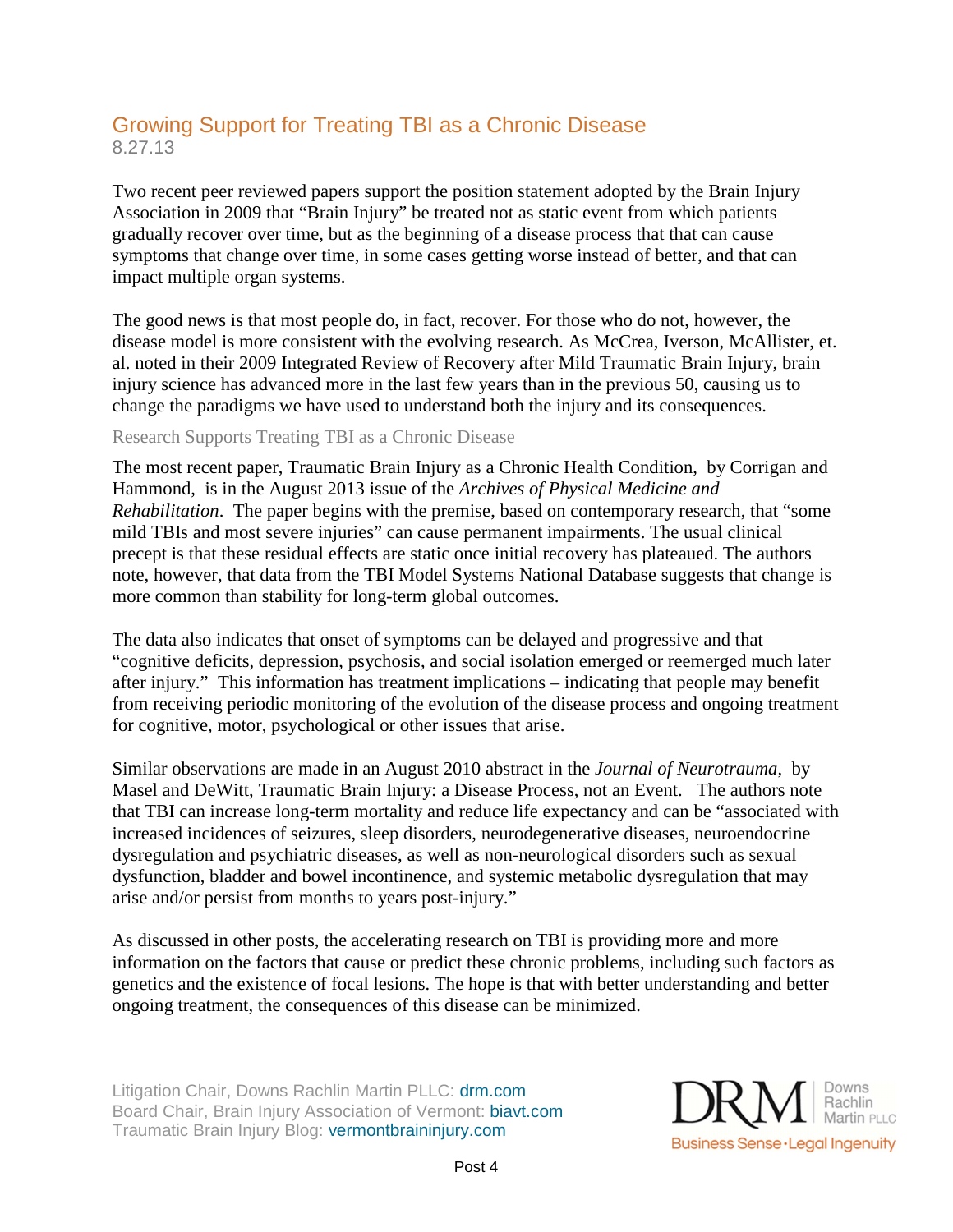# A New Paradigm for Understanding Incapacitating Post-Concussion Syndrome 5.28.2015

In a study published in April 2015 in the medical journal Brain Behavior and Immunity, a team of Canadian researchers at McMaster University presents a new understanding of the cause of the wide-array of symptoms experienced by some patients following concussion, such as headaches, dizziness, sleep disturbance, fatigue, cognitive impairment and neuropsychiatric symptoms.

This new paradigm helps to explain why the same pattern of symptoms can be found in some non-head injury patients, such a patient who has experienced infections or a patient diagnosed with post-traumatic stress disorder. It also helps to explain why some patients recover and others do not and why pre-accident experience can influence the course of post-accident recovery.

#### A pattern of symptoms producing neuroinflammation is described as Post-Inflammatory Brain Syndrome (PIBS)

The authors' analysis of the peer-reviewed literature revealed strong evidence that one of the underlying mechanisms for post-concussion symptoms, as well as similar symptoms found in patients without a history of head injury – such as patients with infections or PTSD – is a systemic inflammatory and immune response producing neuroinflammation. The authors suggest that a better term to describe this pattern of symptoms is "post-inflammatory brain syndrome" or PIBS.

Neuroinflammation is inflammation within the nervous system and includes activation of immune cells (particularly microglia) and non-immune cells, as well as increases in inflammatory mediators (including cytokines.) It has long been known that production of cytokines is increased in the brain following concussions. The authors review evidence supporting the conclusion that inflammation plays a role in producing symptoms such as headache, irritability, depression, sleep disturbance, fatigue, dizziness and memory impairment. The authors conclude that "there are many significant reasons to suspect that the generation of cytokines is involved in the etiology of post-concussion syndrome." Patients with polytrauma not including TBI may also experience a systemic inflammatory reaction, explaining why they may have similar symptoms. Increased sensitivity to stress, found in patients with a history of depression, can result in an increased inflammatory response, explaining why a history of depression may increase the likelihood of persistent post-concussion symptoms. The authors also point to evidence that subtle genetic differences may influence the extent and persistence of the inflammatory response.

This new paradigm may impact future treatment. The authors suggest that anti-inflammatory medications being explored for treatment of depression may be a potential avenue for treatment of post-concussion syndrome. The authors also endorse the potential benefits of exercise, which is known to reduce the levels of pro-inflammatory cytokines. Earlier posts in this blog have reviewed evidence on the benefits of controlled exercise as a treatment for persistent postconcussion syndrome. This new paradigm offers an explanation for why these benefits may occur.

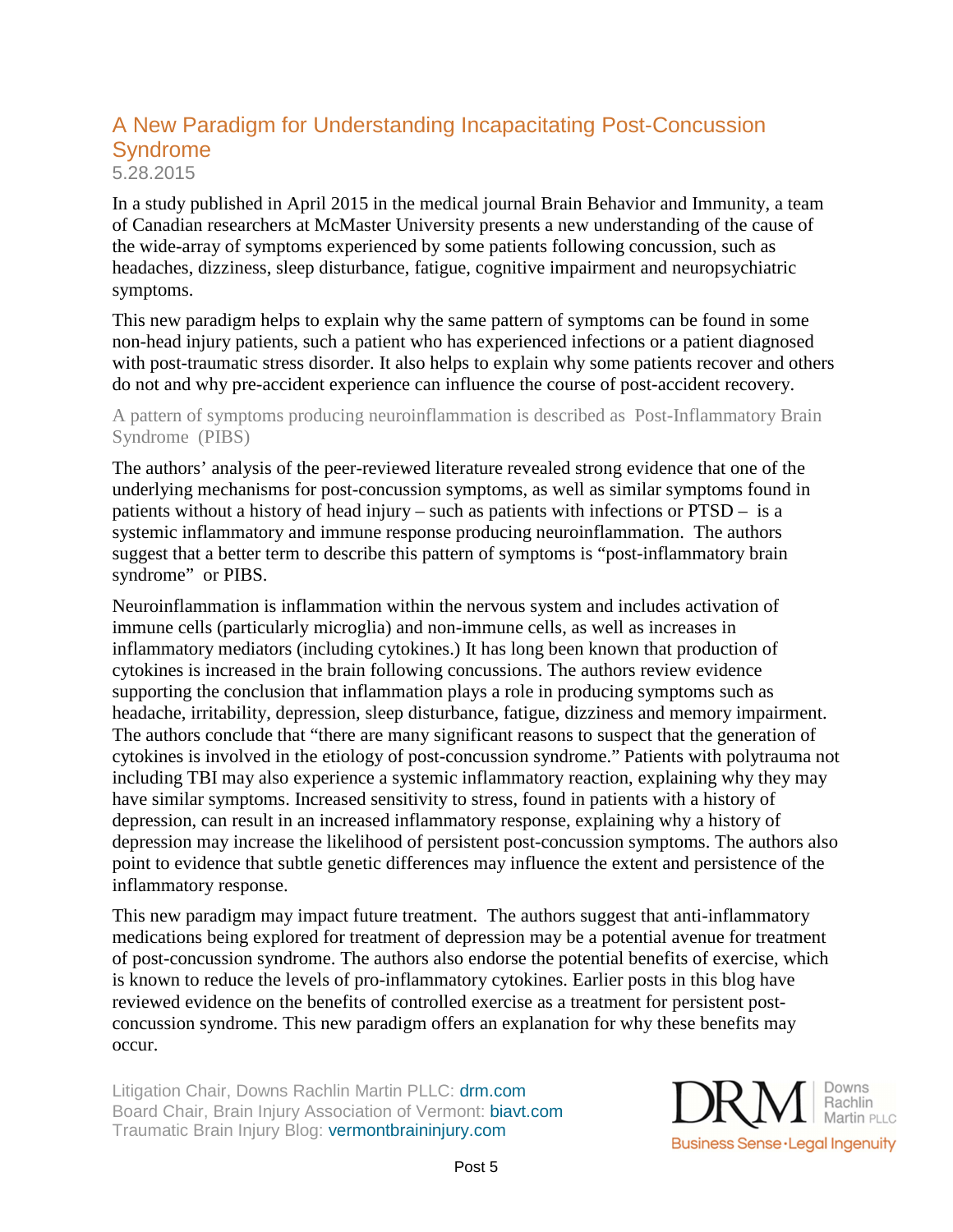## Link between TBI and Alzheimers: The Bad News and the Good News 4.30.2015

The latest issue of the *Journal of Neuroscience* (April 22, 2015) reports on animal research from the University of Kentucky which "adds to an increasing body of knowledge strongly indicating that traumatic brain injury is a contributor to increased susceptibility to Alzheimer's Diseaserelevant pathologies, including cognitive dysfunction."

The authors begin by noting that "epidemiological studies have associated increased risk of Alzheimer's disease-related clinical symptoms with a medical history of head injury," but that "little is known about the pathophysiological mechanisms linked to this association." Prior studies, as well as this study, did find that persistent neuroinflammation is one outcome observed in patients *after a single head injury*.

The first conclusion in this study is that

"a single, comparatively mild, diffuse brain injury administered before onset of age-associated functional deficits and pathology in an AD-relevant mouse model can induce chronic cognitive impairment."

Similar neuroinflammation has also been found to be present early in relevant brain regions during the Alzheimer's disease progression. Animal studies models have linked neuroinflammation to neuropathology and cognitive impairment in both brain injury and Alzheimer's disease.

The authors explored the potential interplay between these two pathologies in hopes of making progress towards a treatment that might interrupt the process that links the two conditions. The results of the study laid a foundation for developing such a treatment. To explore the chain of events that link TBI to dementia, the authors used mice that were genetically altered to make a human protein called amyloid beta, a key player in Alzheimer's disease. The mice were then subjected to a procedure that mimics a mild traumatic brain injury. Some of the mice received a small molecule drug known as MW151, which blocks overproduction of the molecules that cause inflammation in the brain following TBI. The mice that received this treatment no longer showed learning and memory problems, while the mice that didn't receive the drug showed profound learning and memory problems.

The implications of this work regarding a link between TBI and Alzheimers cannot be overstated, as the authors note in a recent story on the research in ScienceDaily:

"As the signature injury of the Iraq and Afghanistan wars, and with approximately 1.5 million people in the United States each year seeking medical treatment for a traumatic brain injury, the impact of earlier onset of dementia in such a large number of people is simply unthinkable…Adam and Scott's work could have a large impact both socially and economically."

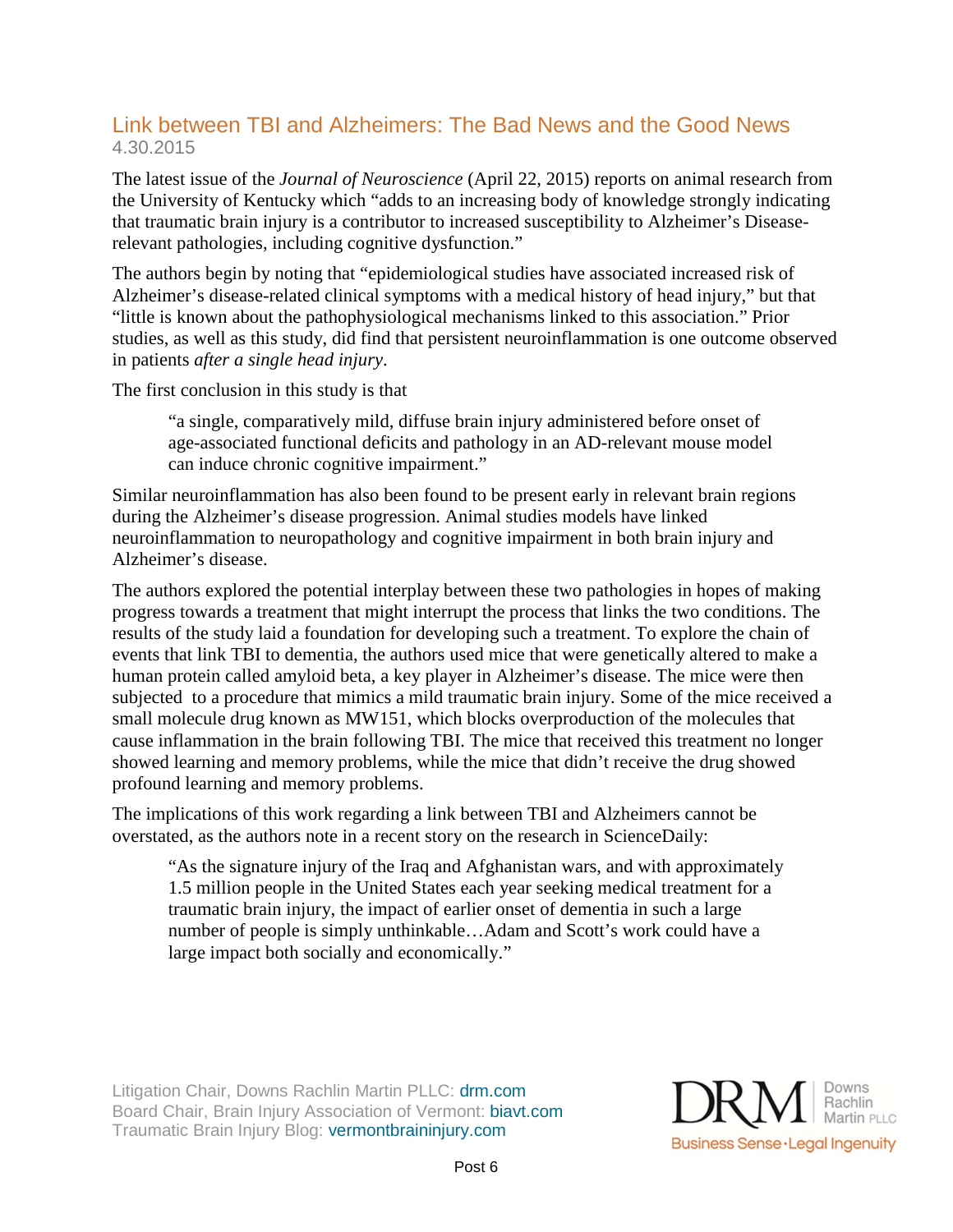## Neuroendocrine Dysfunction following Traumatic Brain Injury: Could This be a Key to More Successful Treatment? 5.21.2014

Recent research has shown that traumatic brain injury, (TBI) including mild traumatic brain injury (mTBI), can damage and cause dysfunction in the pituitary gland, a pea-sized gland located in the center of the skull that releases several essential hormones affecting such functions as growth and metabolism (part of the neuroendocrine system). Researchers have found that a surprisingly high percentage of patients with persistent symptoms following a TBI show evidence of neuroendocrine dysfunction.

It turns out that the anatomy of this gland makes it particularly susceptible to the sheering injuries seen in TBI. The most common dysfunction found after TBI is deficiency in the Growth Hormone (GH), one of the key hormones released by the pituitary gland. The symptoms of GH deficiency overlap with many persistent TBI symptoms including fatigue, poor memory, depression, emotional lability, lack of concentration and attention difficulties. The good news is that most hormonal deficiencies, including GH deficiency, can usually be treated, with a significant improvement in quality of life. The bad news at the moment is that many physicians treating TBI patients with these persistent symptoms are not aware of this research and are not referring their patients to endocrinologists for assessment.

US Defense Department Experts Recommend Screening for Neuroendocrine Dysfunction following Traumatic Brain Injury

The US Defense Department was once again on the cutting edge of this issue when it published clinical recommendations for screening for neuroendocrine dysfunction in mTBI cases in August 2012. These recommendations were developed by a panel of experts relying on current research and are intended to provide guidance to primary care providers. (More detailed training slides are also available.)

It is recommended that all patients experiencing post-concussion symptoms for more than three months should be assessed for neuroendocrine dysfunction (NED). The training materials indicate that approximately 15% of people who suffer a mild traumatic brain injury experience persistent symptoms lasting more than three month and that of this group, between 15% and 30% develop NED. Identifying these patients and treating the NED significantly improves prognosis. The materials also note that NED may develop up to three years after the injury, consistent with the notion discussed in prior blog posts that TBI should be seen as potentially a disease process, not as just an acute injury.

A year after the Defense Department released its clinical guidelines in this area the Journal of Neurotrauma released a five-year prospective investigation of pituitary function after TBI. The study reinforces the defense recommendations, also concluding that

"screening the pituitary function after TBI for five years is important, especially in patients with mild TBI."

The study also found that in some patients pituitary dysfunction may worsen over the five year period following the injury.

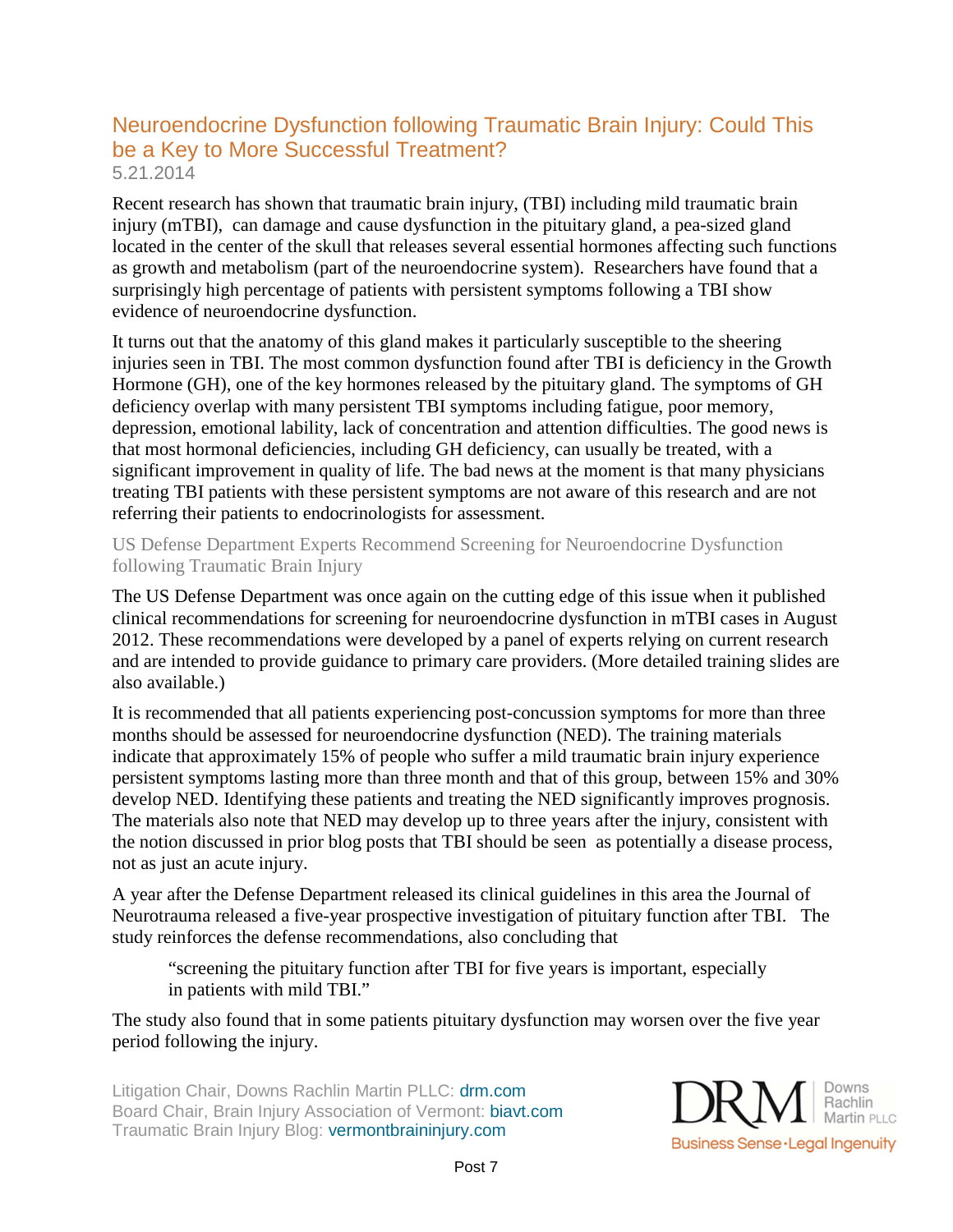Both the study materials and the defense materials note that in addition to the commonly seen TBI symptoms, hormonal deficiencies may produce physical symptoms, including increased fat mass, especially in the abdominal area, and impaired lipid profile (commonly referred to as a to cholesterol test.) Increased total cholesterol and triglyceride levels are not uncommon.

I recently discussed the importance of assessing vision following a TBI, especially convergence insufficiency, since this condition can also produce many of persistent symptoms associated with a TBI and can often be treated. A neuroendocrine assessment also appears to be a potential key to more successful treatment of persistent symptoms.

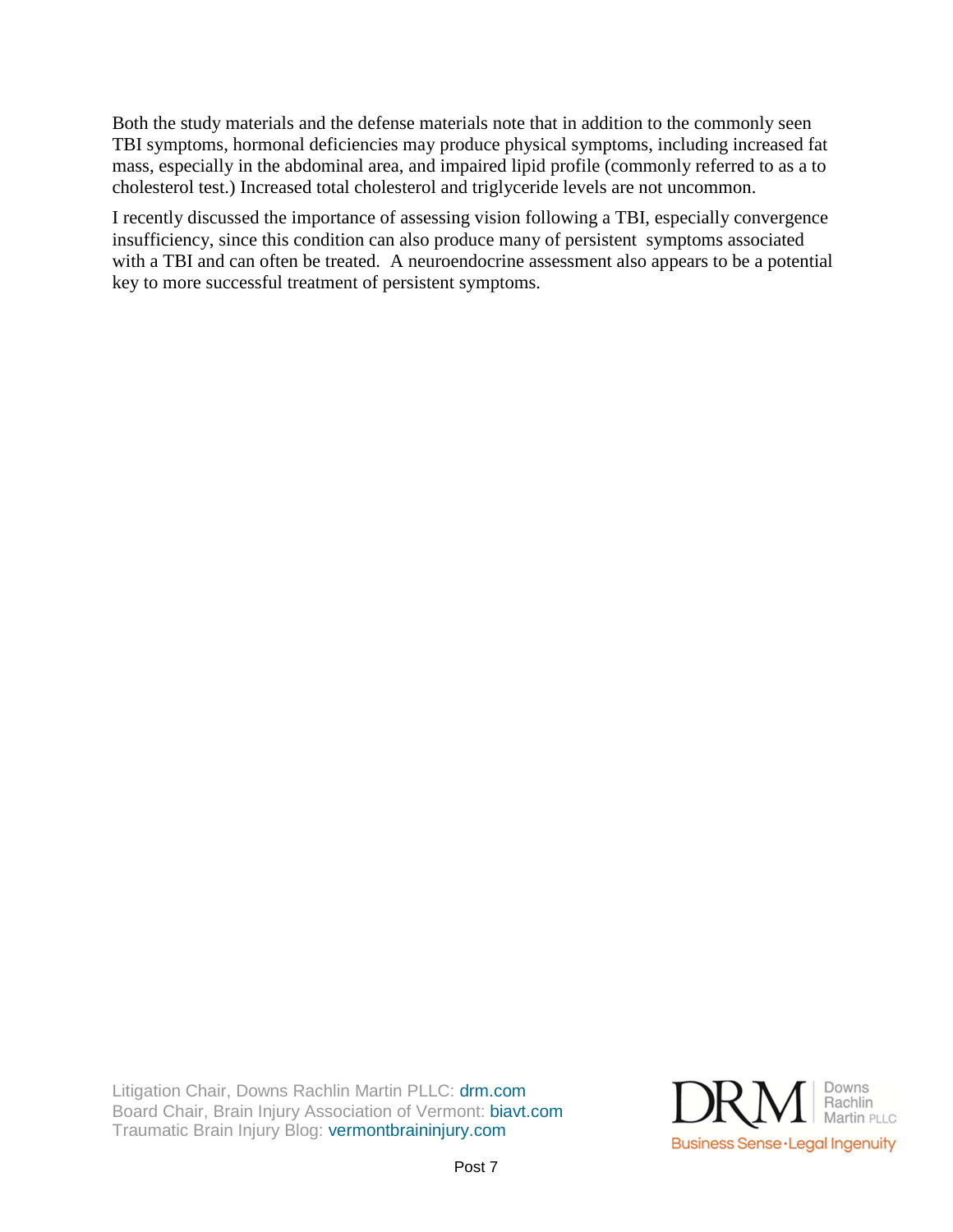## Visual Dysfunctions following Concussion and other Traumatic Brain **Injuries** 3.25.2014

Recent literature has highlighted the prevalence of dysfunctions in vision following traumatic brain injuries of all levels of severity (including concussion.) Research published by the Veterans Administration (VA) in 2012 indicates that the percentage of TBI victims with vision problems could be as high as 60%. They explain that this prevalence is not surprising, since over 50% of the brain is involved in visual processing. Alvarez et. al. explain how visual and other symptoms occur when the brain is subjected to "acceleration/deceleration" forces:

TBI may be associated with diffuse axonal injury (DAI), which may occur with or without a focal blunt force to the head.28, 29 Trauma of acceleration / deceleration may lead to damage to the white matter and superficial layers of the brain. This damage may then extend inward within the brain, depending upon the extent of acceleration / deceleration forces. Initially, the injury disrupts the cytoskeletal network and axonal membranes of white matter and the surrounding cerebral vasculature.30–33 Secondary damage may occur due to ischemia and a cytotoxic cascade, including altered calcium homeostasis and oxygen depletion, leading to cell death.30–33The recovery from TBI may be determined by the severity of these secondary injuries.32, 33 Some brain regions may be more at risk for mechanical injury during trauma than others.34 Given the presumed diffuse damage of TBI, it is not surprising that TBI manifests in a diverse array of motor, sensory, cognitive and / or emotional symptoms and disabilities, both short and long-term. $<sup>1</sup>$ </sup>

One of the more common vision problems after traumatic brain injury is "convergence insufficiency." Convergence is the simultaneous inward movement of both eyes toward each other, usually in an effort to maintain single binocular vision when viewing an object. It is part of the near-vision complex of the brain and depends on the integrative function of the cortical and subcortical areas, which is often compromised by traumatic brain injury.

As the VA research report notes, patients with convergence insufficiency report an array of vision challenges, including blurred vision, diplopia (double vision), eye strain, headaches, loss of concentration, having to read and/or reread slowly, difficulty in remembering what was read and visual fatigue. Needless to say these symptoms may adversely affect daily activities such as schoolwork and employment tasks, as well as the overall quality of life. They can also lead to inadequate progress in other rehabilitative services, such as cognitive therapy.

Another very common vision problem following TBI is "photophobia" (heightened sensitivity to bright light.) This can also lead to other symptoms including headaches, eye strain and fatigue and can severely limit day-to-day functioning.

There is good news concerning treatment of vision issues following TBI, especially convergence insufficiency. The January 2014 issue of NeuroRehabilitation reported the findings of



 $\overline{a}$  $1$  Concurrent vision dysfunctions in convergence insufficiency with traumatic brain injury. Optom Vis Sci. 2012 Dec;89(12):1740-51.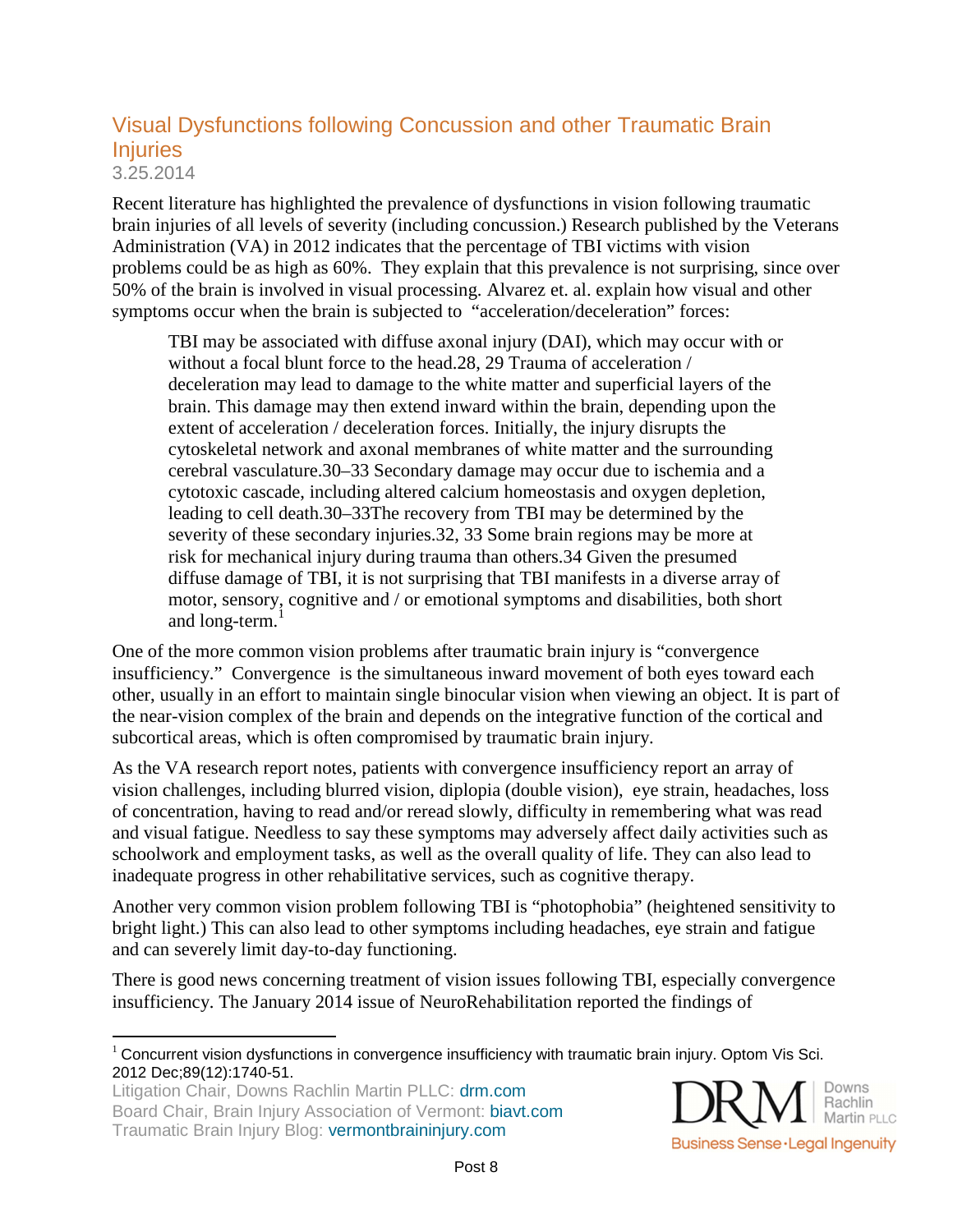Thiagarajan et. al. that ocular-motor based vision rehabilitation had a strong positive effect on oculomotor control, reading rate and overall reading ability. This ocular motor learning effect suggests considerable residual neuroplasticity and good potential for improvement of these symptoms. Treatment for photophobia remains less clear.

TBI victims who experience any of the symptoms associated with vision defects are encouraged to seek assessment and treatment.

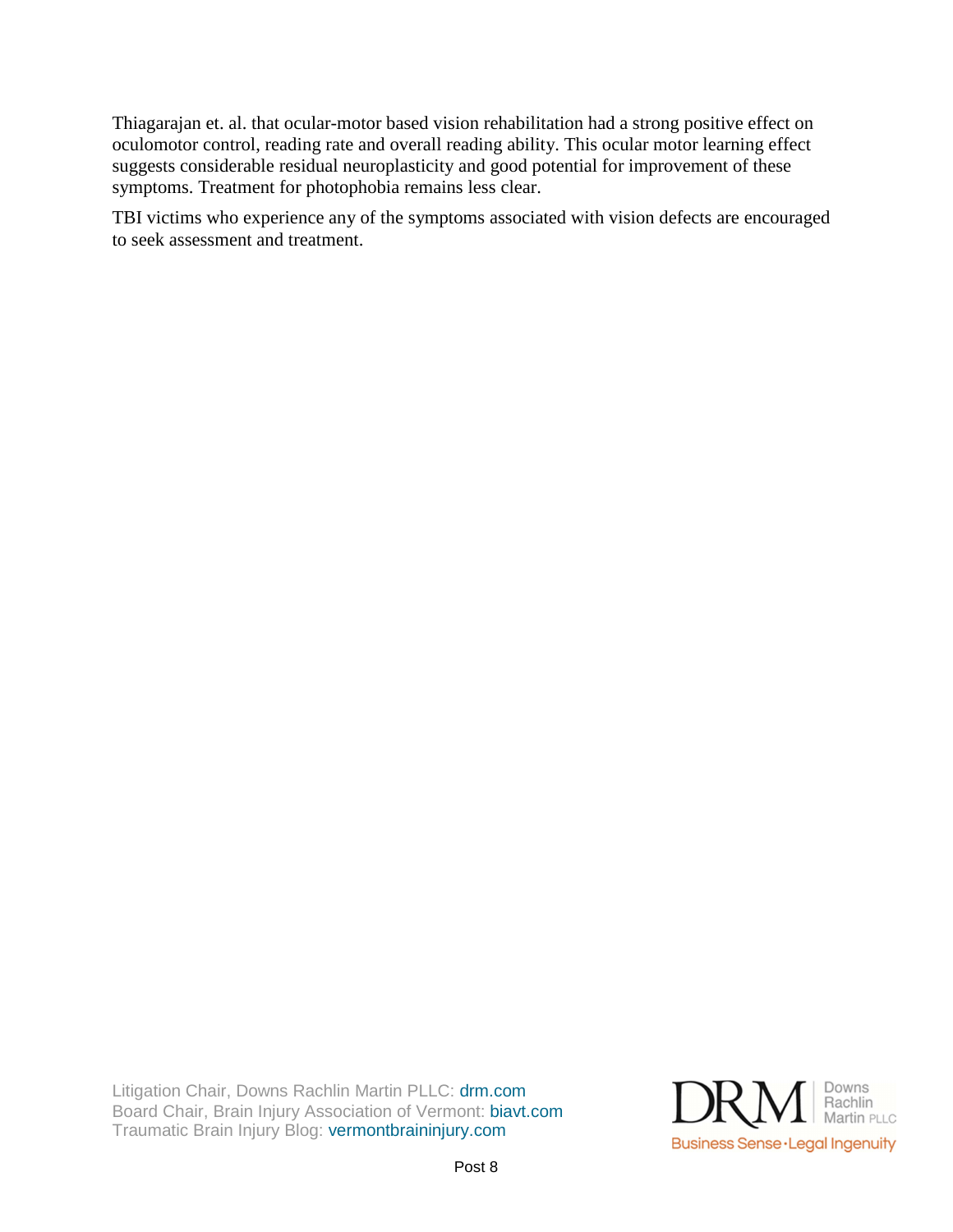# The "Show Me" Jury Challenge | Proving TBI to a jury 5.9.13

We live in a world of "show me" juries, programmed to believe that most people bringing personal injury claims to trial are trying to get something for nothing. They want to be convincingly shown that a real injury exists—that the injured person can prove a brain injury or other debilitating condition.

#### Proving a Mild Traumatic Brain Injury to a Jury

For example, some brain injuries produce bleeding in the brain that clearly shows up on conventional diagnostic images like CT scans—computerized tomography that combines a series of X-ray views taken from many different angles and processed by a computer to create crosssectional images of the bones and soft tissues inside your body—and/or MRIs—magnetic resonance imaging that uses a magnetic field and radio waves to create detailed images of the organs and tissues within your body—or, that produce visible neurological signs like seizures, visual problems, speech problems, or motor problems.

Proving a brain injury to a jury where visible evidence is available is not difficult. However, we know that many mild traumatic brain injuries are "invisible" to these standard tests, yet are serious enough to greatly impact quality of life. In these cases, the challenge is to help the jury understand those long-term consequences, even when the injury is not visible.

For example, let's say that the injured person can still walk and talk and at first blush appears normal. In fact, many people with brain injuries find, after getting over the immediate trauma of physical injuries in an accident, that they "just don't feel like themselves." They have problems like insomnia, fatigue, and dizziness, ringing in the ears, nausea, irritability, poor concentration, light sensitivity, or loss of smell or taste. So, while they can still function, it takes that much longer to get anything done and by mid-afternoon they are spent.

Sometimes these problems get worse instead of better—sometimes they go away and sometimes they do not. However, when conventional MRIs and CT Scans are normal but the injured is not, friends, family and employers get frustrated that things are not improving and question whether or not the injured person is even trying. Depression begins to set in, making everything even worse.

#### Making Progress in Proving "Invisible" Brain Injuries

I presented this scenario in an article titled, "Proving a "Mild" Traumatic Brain Injury: A complex but not Longer Impossible Task," which was first published in the Spring 2012 issue of the Vermont Bar Journal and more recently distributed by "The Research Network on Law and Neuroscience," a program operated by faculty of the Vanderbilt University and supported by the John D. and Catherine T. MacArthur Foundation. The article outlines three areas of development that have made proving a brain injury (to a jury) a little easier than in the past.

- 1. Research on brain-injuries-and-veterans conducted by the Department of Defense
- 2. Research on brain-injuries-and-athletes conducted by the Center for the Study of Traumatic Encephalopathy (and other groups)

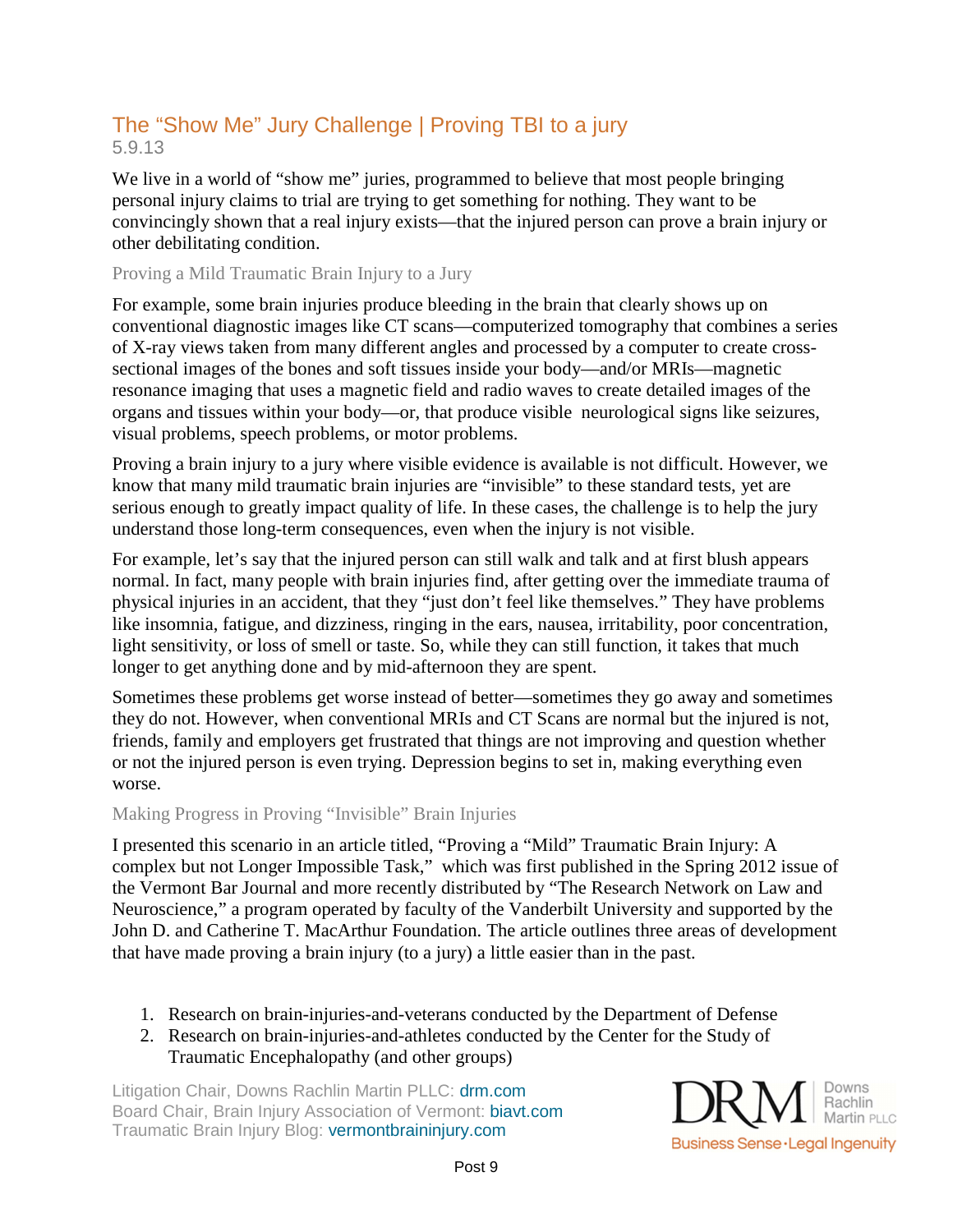3. Ongoing study conducted by the Centers for Disease Control and Prevention (CDC), and publications issued by the CDC that address many common misperceptions concerning TBI, especially "mild" TBI

As a result of these scientific developments, we are learning new ways to diagnose the injury, and the public is exposed to learning more about the severe consequences an "invisible" injury can cause.

The future holds great promise for those who are struggling with invisible, debilitating brain injuries. I will be closely monitoring the progress of these studies and will report on this blog the new developments and how we can use them to the benefit of those who suffer from "invisible" brain injuries—in both their treatment and the courtroom. Meanwhile, feel free to contact me directly with your questions.

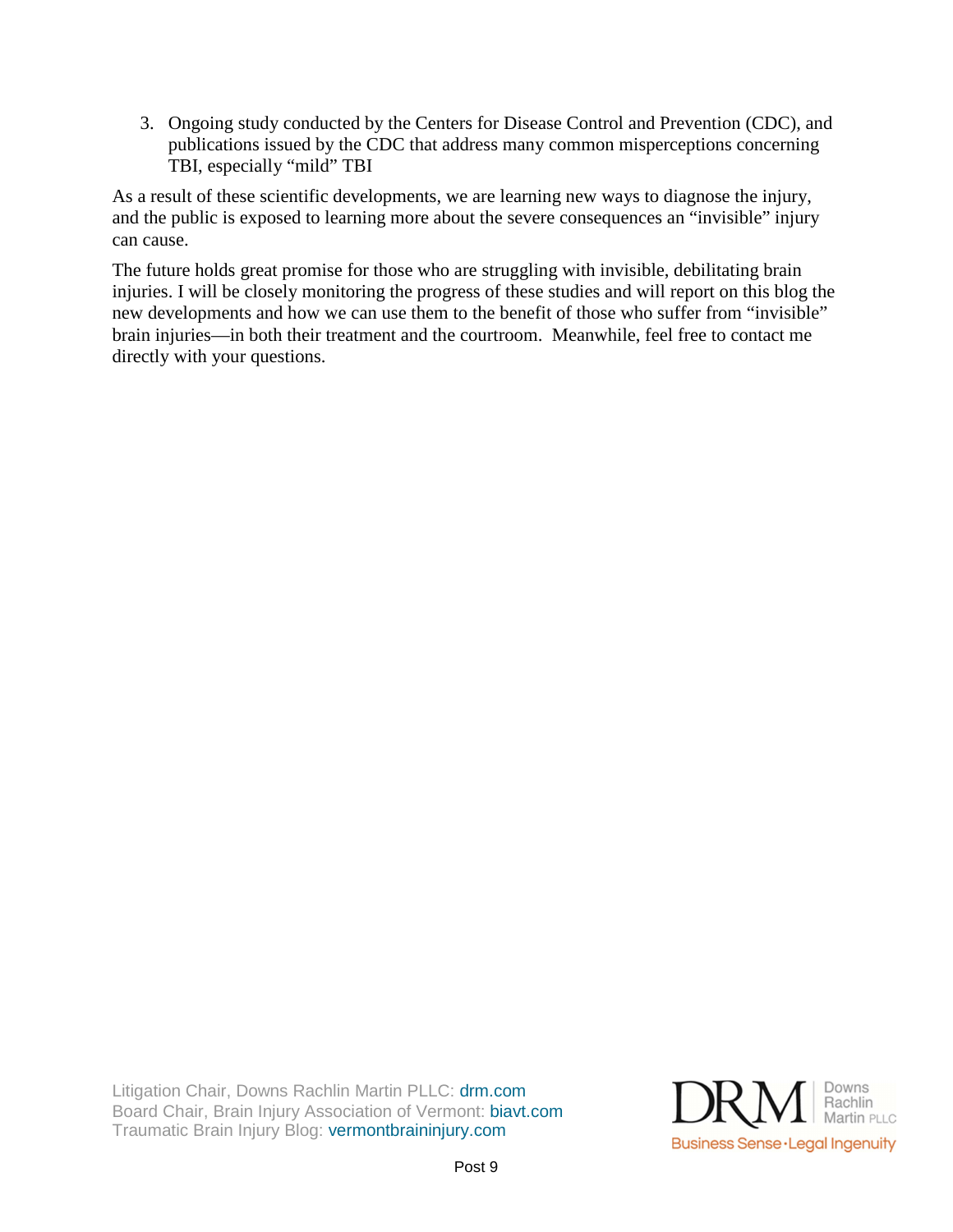## A Surprisingly High Percentage of Uncomplicated MTBIs have Persistent Deficits and Require Ongoing Therapy 6.17.2015

The April, 2015 issue of The American Surgeon reports on a retrospective study of 395 patients admitted to the ER following concussions (MTBI, or mild traumatic brain injury). The patients had "normal" Glascow Coma scores of 15 and normal CT scans and therefore met discharge criteria. The study found that a surprisingly high percentage of these patients (27%) had persistent deficits after neurocognitive testing and benefitted from referral for ongoing therapy. The study is authored by Hartwell et. al. and entitled "You Cannot Go Home: Routine Concussion Evaluation is Not Enough."

The authors report that in their Columbus, Ohio medical centers this study has led to "a heightened awareness of persistent MTBI symptoms" and to routine early neurocognitive screening of MTBI patients in the acute setting. The authors found no predictors of persistent symptoms that could be used in the ER setting other than neurocognitive testing – whether or not the patient had lost consciousness was of no predictive value. This study builds on prior authority, referenced in the report, that "up to 15 to 40 percent of patients will experience symptoms and report persistent deficits for a year or longer." For these patients, early identification and early intervention is important to improve long term outcomes.

As previously discussed in this blog, there has been controversy in the past concerning whether or not persistent symptoms following concussion are physiological or only psychological. Scientific developments over the last several years (as also discussed in this blog) have left very little doubt that in a substantial subset of patients, a concussion leads to changes in the brain and that these changes can cause symptoms that persist and in some cases get worse over time. This new report highlights the importance of changing ER protocols to recognize this understanding, identify patients with neurocognitive deficits and provide appropriate early intervention.

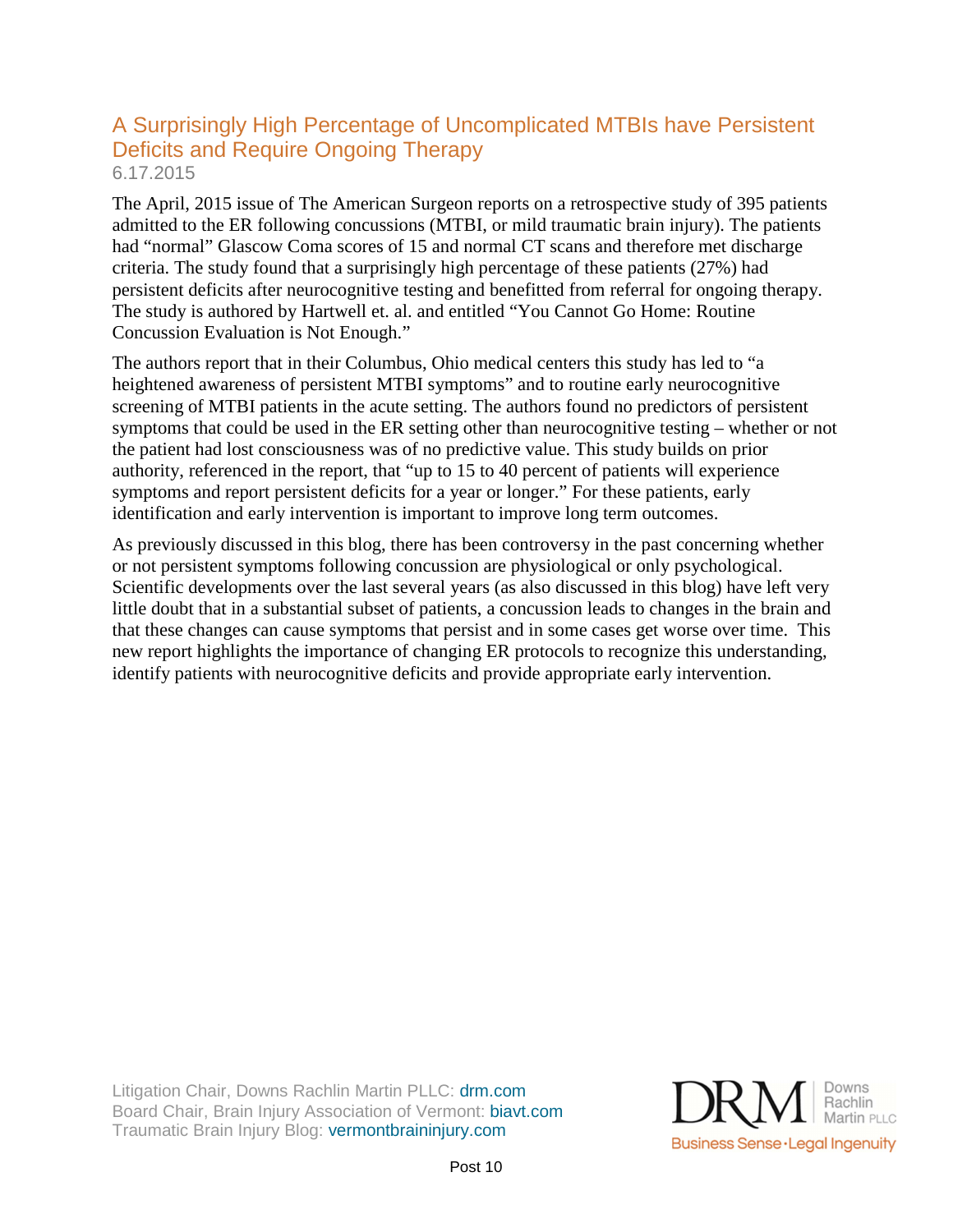# Progress on Proving Mild Traumatic Brain Injury Using Biomarkers 6.27.2013

Concussion, or mild traumatic brain injury (TBI), typically produces no gross pathology, such as hemorrhage or abnormalities, that can be seen on conventional CT scans of the brain. It does cause rapid-onset neurophysiological and neurological dysfunction that in most patients resolves spontaneously over a fairly short period of time. Studies have shown, however, that approximately 15% of individuals with mild TBI develop persistent cognitive dysfunction and other symptoms. Researchers are starting to make progress on proving mild traumatic brain injury using the biomarkers that underlie such symptoms.

We know that mild TBI can be caused either by an impact to the head inducing rotational acceleration of the brain, or rapid rotational acceleration of the head without impact. Mild TBI without impact is commonly seen in restrained drivers during a motor vehicle impact. At a neurophysiological level, these mechanical and inertial forces result in stretching of white matter axons, leading to diffuse axonal injury (Nature Reviews Neurology 9, 201-210 (April 2013) | doi:10.1038/nrneurol.2013.9). This injury triggers a chemical cascade, a pathological process that interrupts axonal transport and produces an accumulation of protein products.

Scientists have been actively engaged in the discovery of biomarkers for TBI in the last decade, research based on our awareness that TBI produces pathological changes in the chemistry of the brain. This research is very exciting because it will likely lead to the use of blood tests to both diagnose traumatic brain injury and to determine the likely severity of the consequences. The "invisible injury" will be made more visible. A number of review articles have captured the pros and cons of various potential markers, typically focused on the proteins that accumulate following injury.

On June 18, 2013, researchers at the University of Rochester Medical Center in upstate New York announced the results of study which produced significant evidence to support the development of an effective blood test.

The study, published in Journal of Neurotrauma, showed that a combination of two protein biomarkers, S100B and ApoA-1, significantly increased the correct diagnosis of mild TBI. The study further showed that one of the biomarkers, S100B, was effective at predicting which patients would likely have abnormal CT scans. This could lead to reduced use of CT scan, since this diagnostic tool only shows abnormalities in a small percentage of TBI cases.

We are seeing more exciting research on diagnosing and proving mild traumatic brain injury, a product of funding that has resulted from heightened awareness of the long-term health consequences of traumatic brain injury.

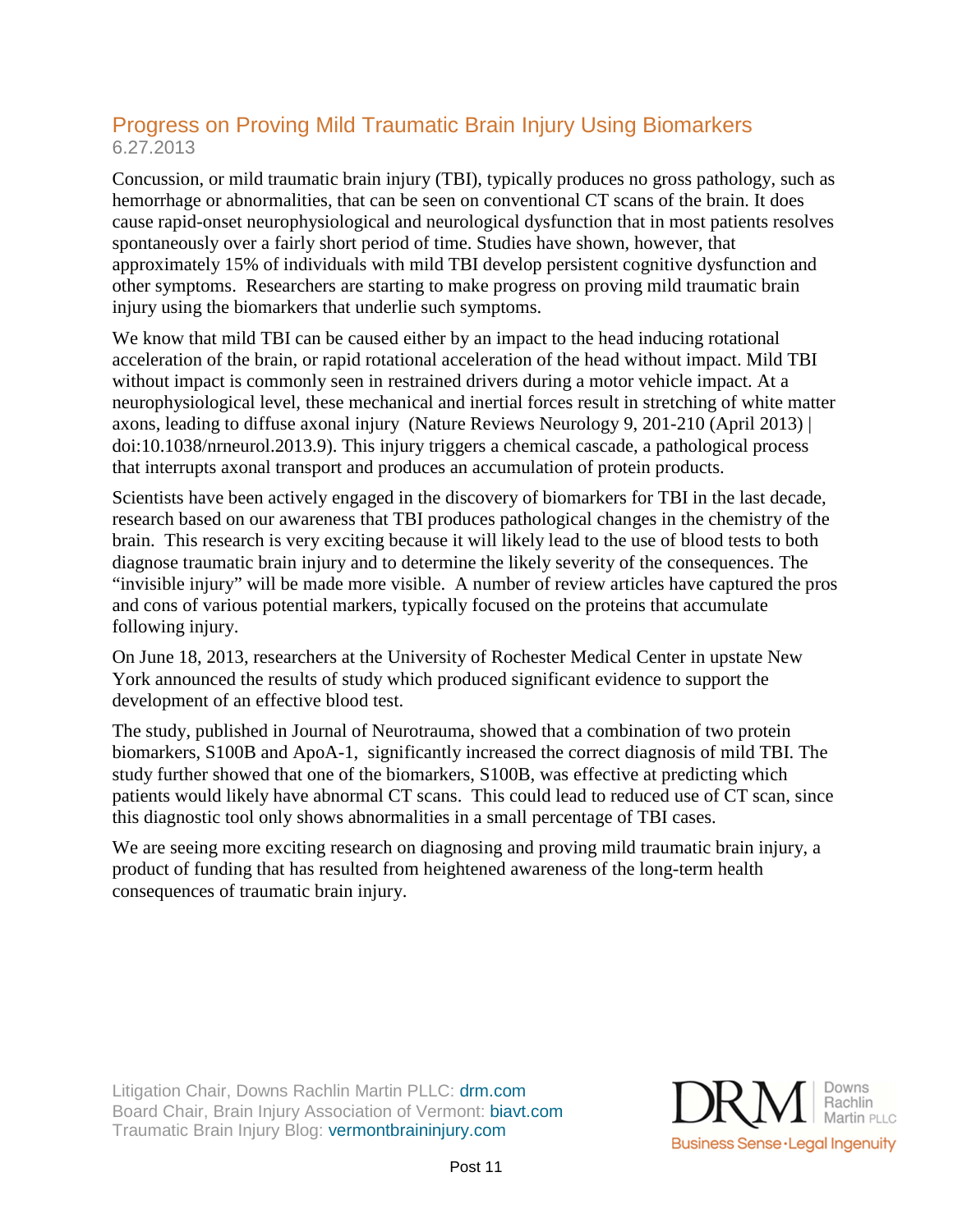## Study Links Tau Protein with Persistent Post-Concussive Symptoms 8.13.2015

Research from the National Institute of Health, published in the August 3, 2015 issue of JAMA Neurology, shows that a protein that was until recently linked only to acute symptoms following traumatic brain injury, may also be responsible for chronic neurological symptoms, such as headache and dizziness, found in patients diagnosed with persistent post-concussion syndrome.

Tau is a protein known to play a significant role in the development of Alzheimer's disease and Parkinson's disease. Using ultra-sensitive technology, the researchers measured levels of tau in the blood months and years after injury. These levels correlated with the severity of postconcussive symptoms. If these findings are further confirmed, this could be the first biomarker that is sensitive and specific to ongoing TBI symptoms.

The researchers adopt the current "disease process" model to explain these findings. "Months to years after the primary brain injury," Anlys Olivera, Phd, one of researchers wrote, "there may be a continuation of secondary injuries with residual axonal degeneration and blood-brain barrier disruptions in this population that may contribute to the maintenance of post-concussive disorder symptoms and affect symptom severity."

Tau protein is not only a marker of brain injury, it can contribute to secondary injury processes such as inflammation. This research may help with the development of therapies to prevent the aggregation of tau and the consequences of this aggregation.

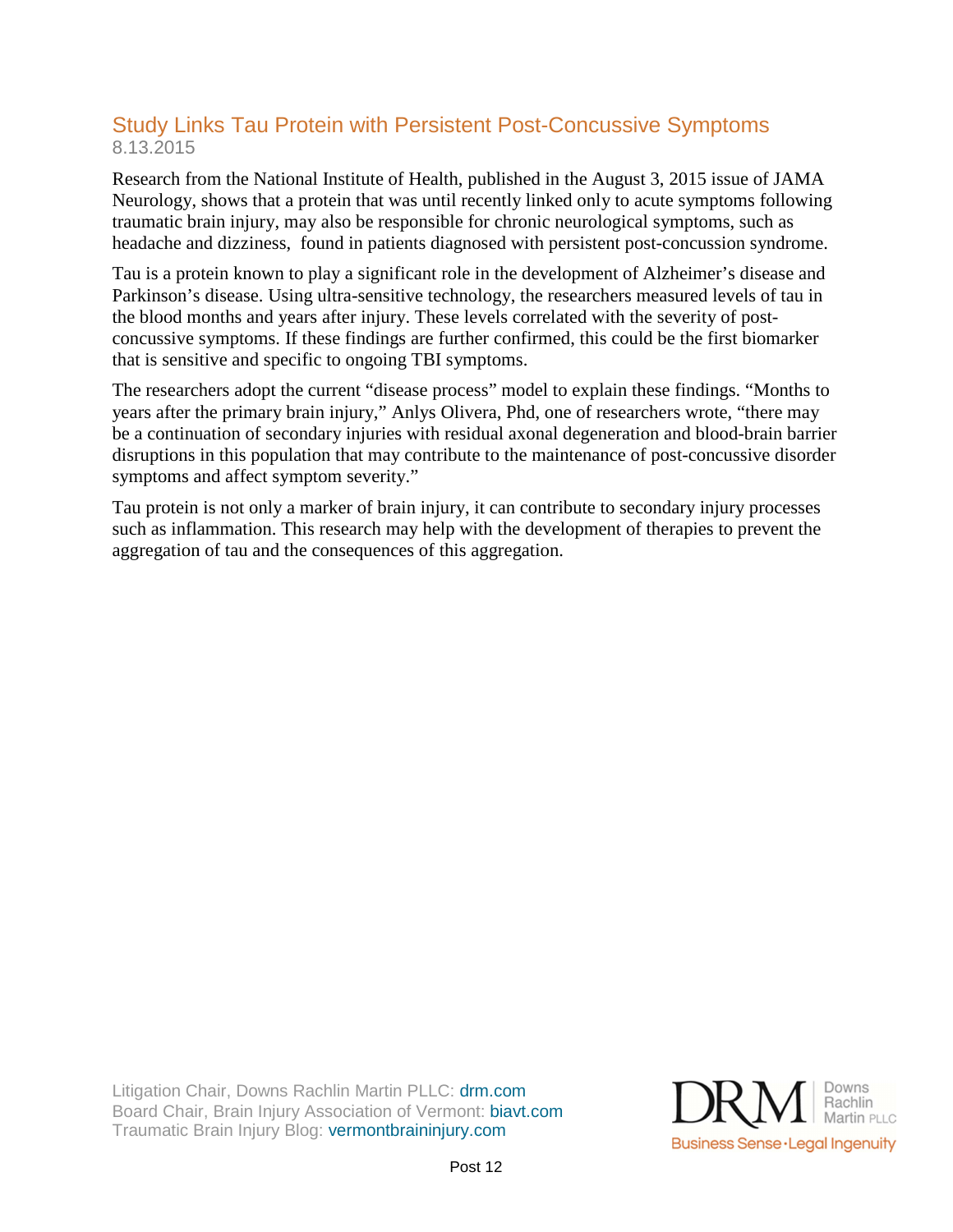# The Verdict is Clear: Diffusion Tensor Imaging Demonstrates Damage to the Brain Associated with Mild Traumatic Brain Injury 1.5.2015

The weight of scientific evidence demonstrates that "diffusion tensor imaging" is an effective tool for demonstrating damage to the white matter of the brain associated with mild traumatic brain injury.

The damage typically associated with mild traumatic brain injury (mTBI) is in the axons, the microscopic fiber tracts in the white matter of the brain too small to be seen by conventional tools such as MRI and CT. In fact an individual with a perfectly normal MRI and CT could even be in a coma due to a brain injury. Treatment providers have been left to infer injury from clinical symptoms. However, even the most commonly used clinical tools, such as neuropsychological assessment, are generally seen as insensitive to the subtle, but sometimes life altering, effects of mTBIs.

In recent years scientists have developed and refined a new magnetic resonance (MR) sequence, known as "diffusion tensor imaging," (DTI) which has proven to reliably detect damage in these microstructures of the brain. DTI works by measuring the distribution of water through portions of the brain and is based on the known physics of the flow of water. Healthy white matter in the brain creates barriers to the flow of water, which therefore moves unequally in all directions (called "anistropic distribution.") However, when the white matter is damaged, the outer membranes are broken down, causing water to flow equally in all directions, (called "isotrophic distribution.") DTI divides the brain into thousands of voxels and measures the distribution of water through each voxel, providing a score known as "fractional anistrophy" (FA). The FA for each voxel is then compared to the mean FA scores of a group of healthy volunteers. Significant deviations (more than two standard deviations) indicate damage, especially in areas of the brain known to be susceptible to axonal injury through trauma.

Needless to say, insurers and defendants have aggressively objected to DTI evidence of brain injury, since it provides additional "objective evidence" contradicting the theme used by the defense in almost every case: that because the majority of people appear to recover quickly from mTBI, those with persistent symptoms must be malingering (or suffering from some "psychological" problem.)

#### Diffusion Tensor Imaging and Traumatic Brain Injury

Prior posts in this blog have highlighted the increasingly compelling scientific evidence demonstrating that mTBI does, in fact, result in lasting sequelae in a substantial minority of patients and that these sequelae have a microstructural neuropathological origin. Having a tool that effectively measures this microstructural damage is a game changer, which understandably accounts for the defense objections to this evidence. Since 2006, defendants in 24 pending legal cases have sought to exclude this evidence. In each of those cases, the defense has lost and the evidence has been permitted, based on the overwhelming consensus in the peer reviewed literature that when used in conjunction with clinical information, DTI is, in fact, highly effective in demonstrating damage to the white matter of the brain associated with mTBI.

An excellent history of the attacks on using this technology, and the response to those attacks in

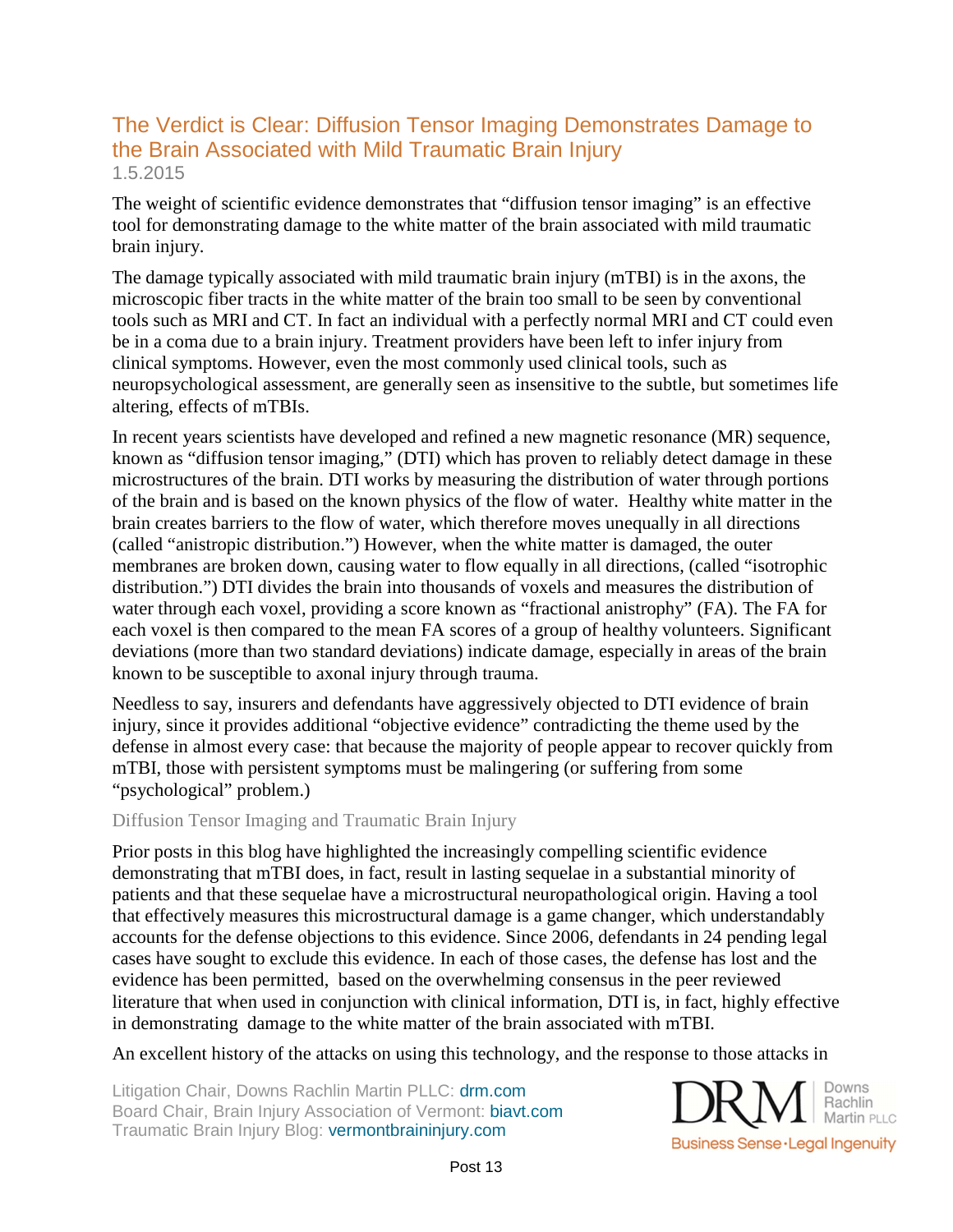the peer reviewed literature and in the courts, can be found in a recent article published by Dr. Manley Kilgore and attorney Dorothy Clay Sims in Brain Injury Professional, a publication of the North American Brain Injury Society. The article is titled "The Use of Diffusion Tensor Imaging to Assist in the Diagnosis of Traumatic Brain Injury." The most recent peer reviewed discussion of the issue can be found in an article recently published in AJOB Neuroscience by Dr. Michael Lipton, Albert Einstein College of Medicine, and Dr. Erin Bigler, Brigham Young University, titled "Clarifying the Robust Foundation for and Appropriate Use of DTI in mTBI Patients." Summaries of the peer-reviewed literature and affidavits of leading neuroscientists supporting the use of DTI can be found in the pleadings in the 24 court cases where this evidence has been permitted over defense objections.

Insurers and defendants will likely continue to deny the reality of persistent postconcussion symptoms and oppose use of scientific evidence demonstrating the physiological basis for these symptoms. The question must, however, be asked, "At what point is the evidence so clear that this strategy amounts to bad faith?"

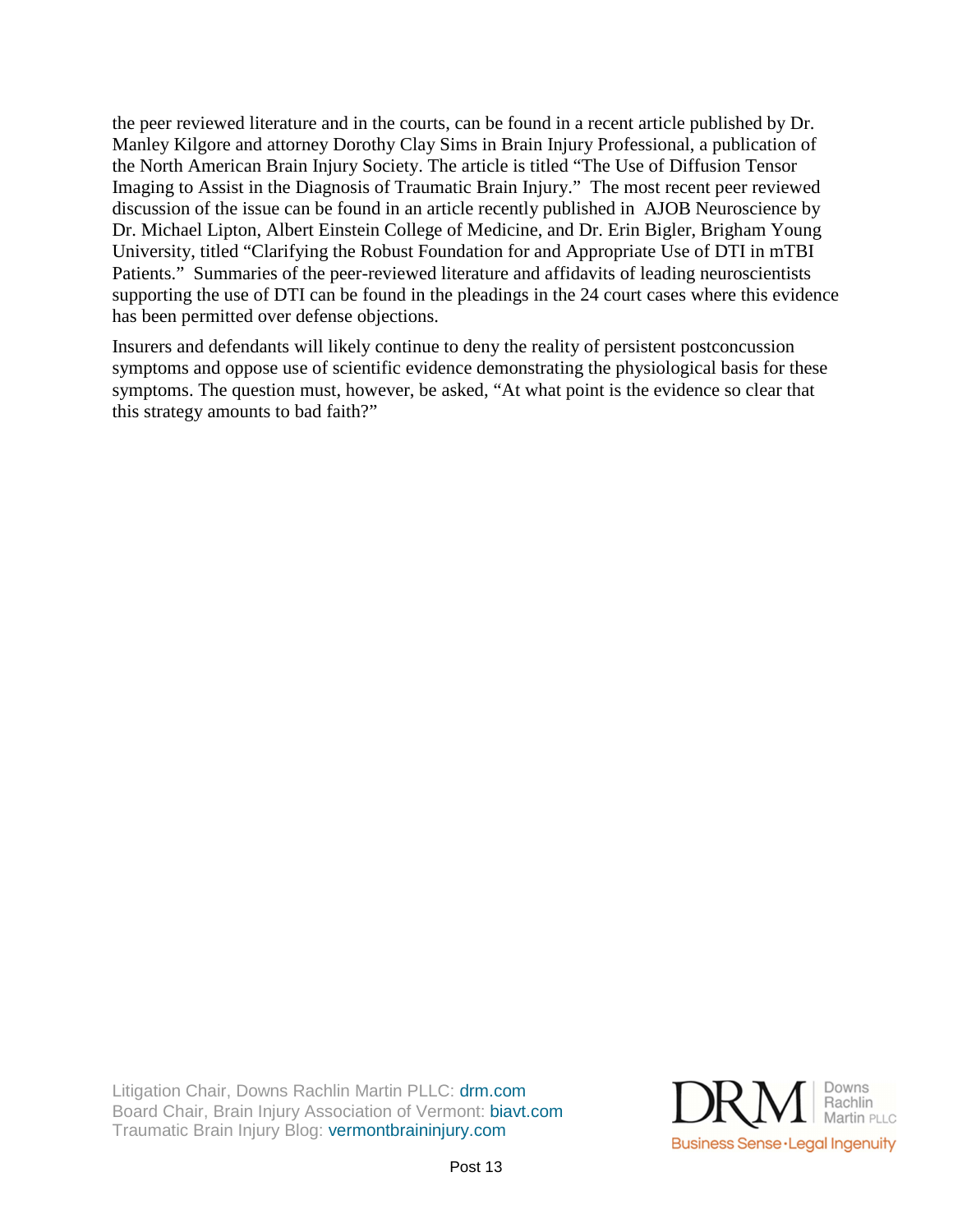# Study Shows Brain Atrophy following "Mild" Traumatic Brain Injury 5.30.2013

Further evidence that the term "mild" should never be used in connection with brain injury can be found in a study published in the March 2013 issue of the Journal Radiology.

In the study, NYU medical school researchers measured changes in global and regional brain volume over a one year period in 30 patients with "mild" traumatic brain injuries and typical post-injury symptoms including anxiety, depression and fatigue, and other symptoms such as headache, dizziness and perceived cognitive problems.

The study demonstrated that after a single concussive episode there was measurable atrophy, or decrease in mass of the brain, one year after injury. It is well known that progressive atrophy of the brain occurs after "moderate" and "severe" TBIs. This study documents that the same thing can occur after a single concussion.

The study further found that the changes in brain volume correlated with performance on neurocognitive tests involving memory, anxiety and other postconcussive symptoms. This study is important because it provides concrete evidence that persistent symptoms following a "mild" TBI can have a tangible chronic pathophysiologic origin.

Not surprisingly, the study found significant intersubject variability in brain changes.